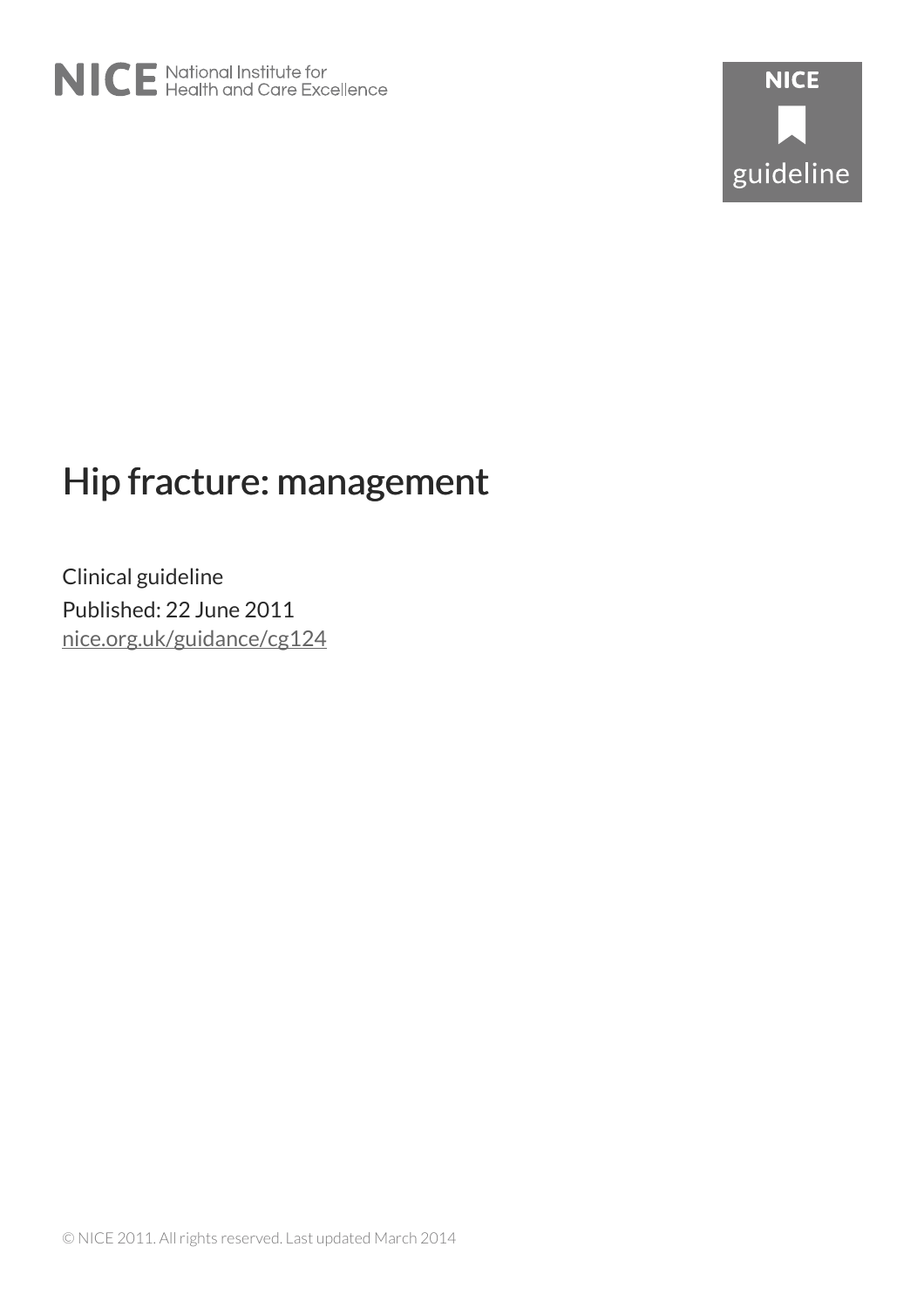# Your responsibility

The recommendations in this guideline represent the view of NICE, arrived at after careful consideration of the evidence available. When exercising their judgement, professionals are expected to take this guideline fully into account, alongside the individual needs, preferences and values of their patients or service users. The application of the recommendations in this guideline are not mandatory and the guideline does not override the responsibility of healthcare professionals to make decisions appropriate to the circumstances of the individual patient, in consultation with the patient and/or their carer or guardian.

Local commissioners and/or providers have a responsibility to enable the guideline to be applied when individual health professionals and their patients or service users wish to use it. They should do so in the context of local and national priorities for funding and developing services, and in light of their duties to have due regard to the need to eliminate unlawful discrimination, to advance equality of opportunity and to reduce health inequalities. Nothing in this guideline should be interpreted in a way that would be inconsistent with compliance with those duties.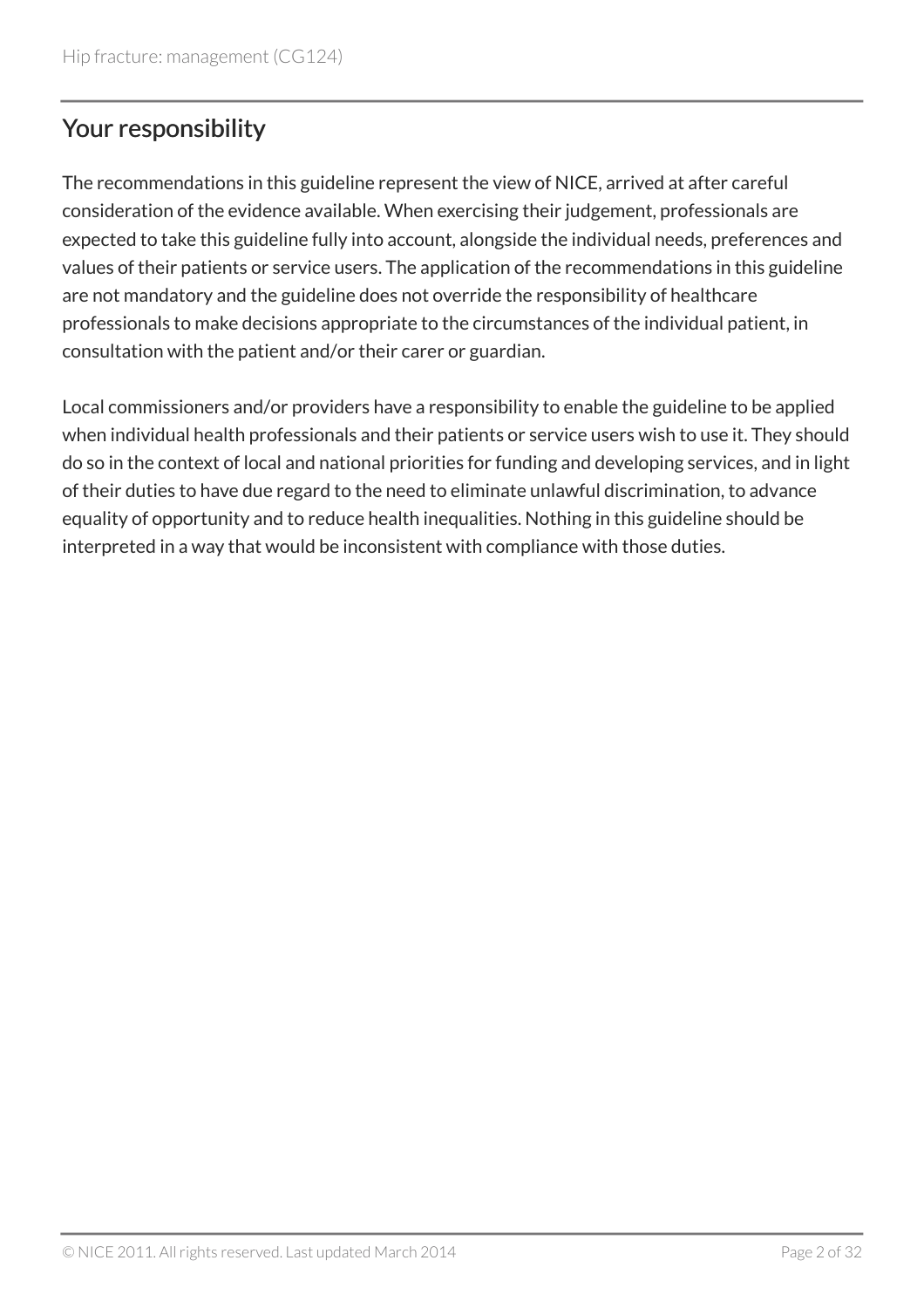# Contents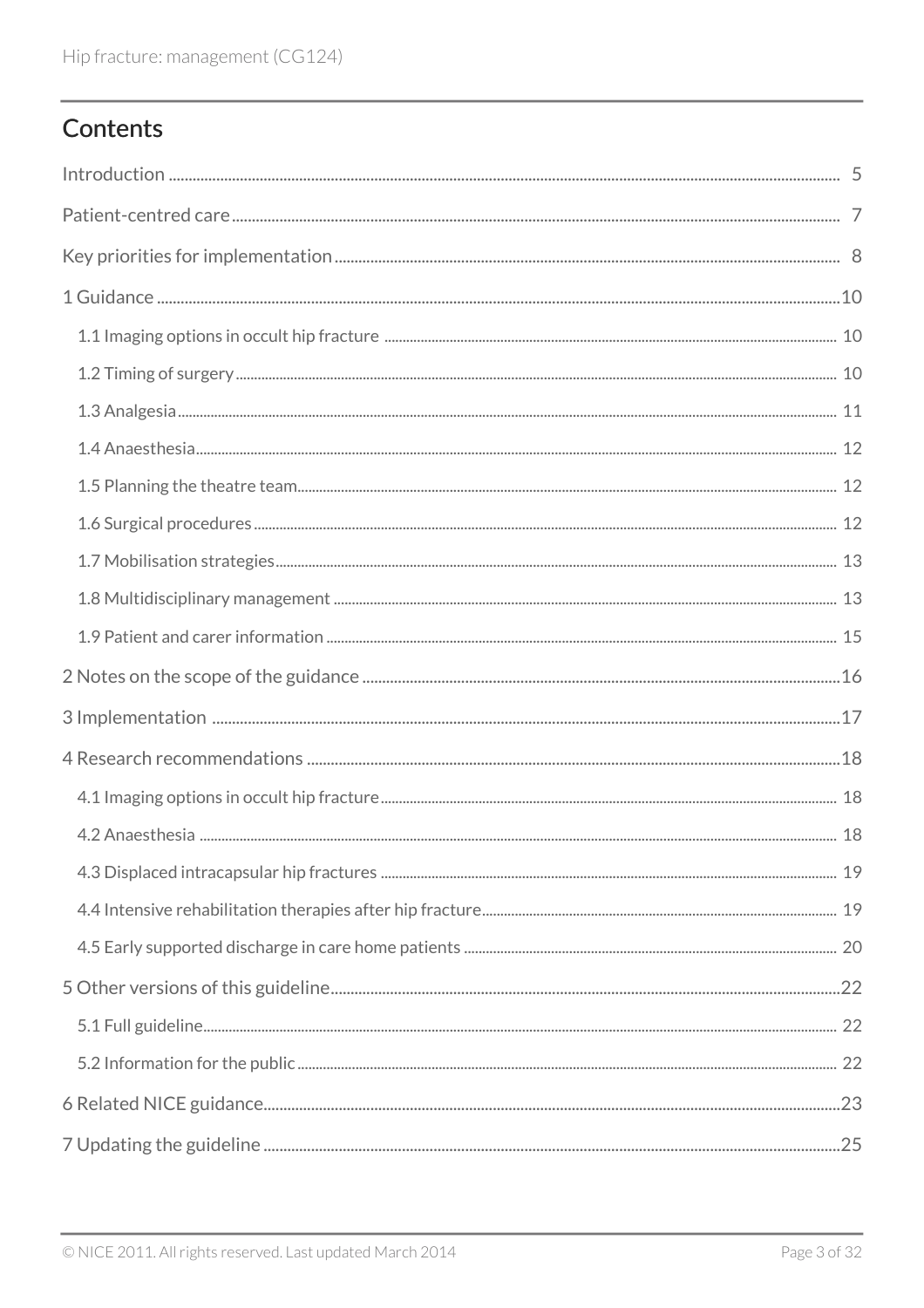| Appendix A: The Guideline Development Group, the National Clinical Guideline Centre and the |  |
|---------------------------------------------------------------------------------------------|--|
|                                                                                             |  |
|                                                                                             |  |
|                                                                                             |  |
|                                                                                             |  |
|                                                                                             |  |
|                                                                                             |  |
|                                                                                             |  |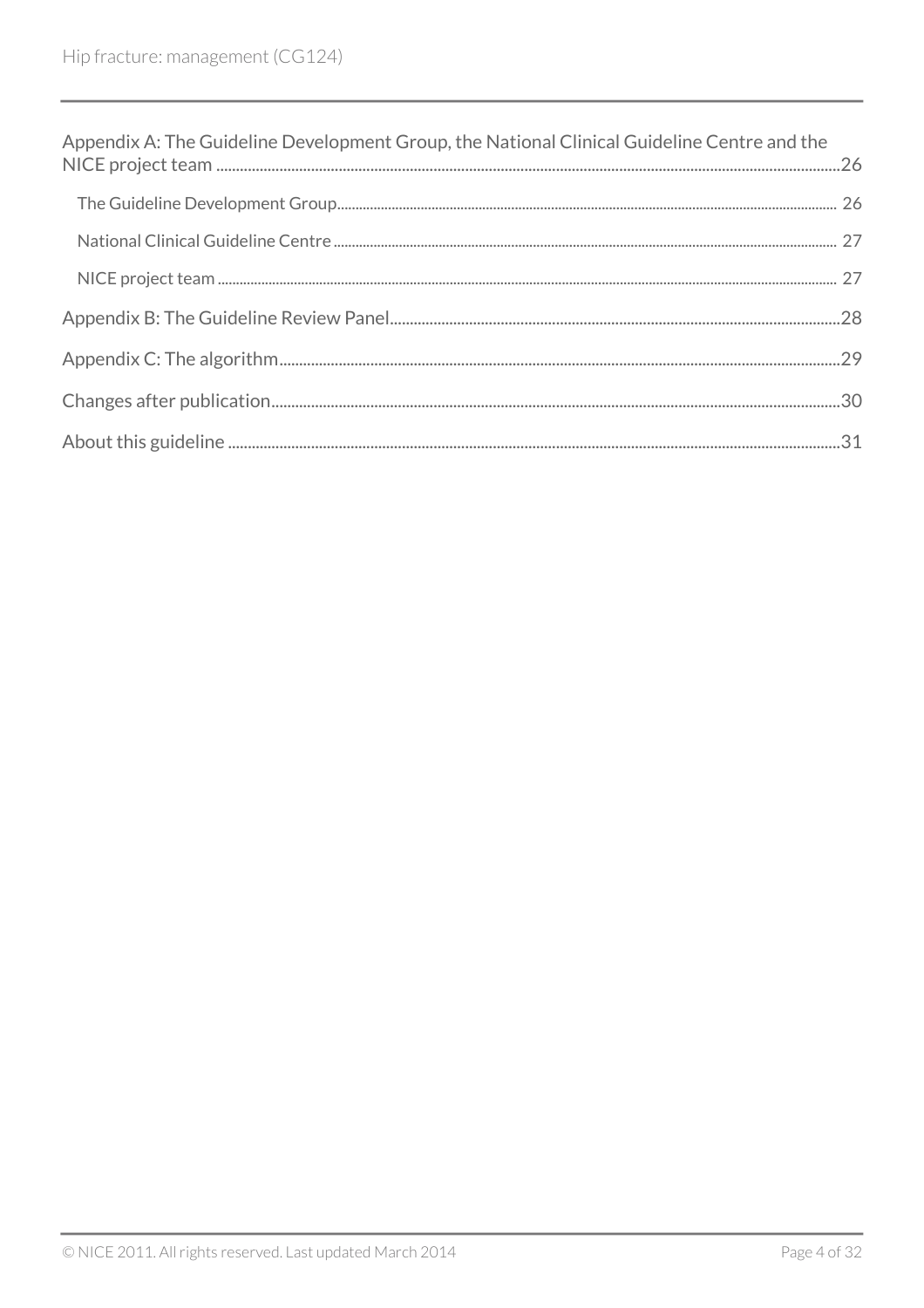This guideline is the basis of QS16.

### <span id="page-4-0"></span>Introduction

Hip fracture refers to a fracture occurring in the area between the edge of the femoral head and 5 centimetres below the lesser trochanter (see figure 1 in the [full guideline\)](http://www.nice.org.uk/guidance/cg124/evidence). These fractures are generally divided into two main groups. Those above the insertion of the capsule of the hip joint are termed intracapsular, subcapital or femoral neck fractures. Those below the insertion are extracapsular. The extracapsular group is split further into trochanteric (inter- or pertrochanteric and reverse oblique) and subtrochanteric.

Hip fracture is a major public health issue due to an ever increasing ageing population. About 70,000 to 75,000 hip fractures occur each year and the annual cost (including medical and social care) for all UK hip fracture cases is about £2 billion. About 10% of people with a hip fracture die within 1 month and about one-third within 12 months. Most of the deaths are due to associated conditions and not to the fracture itself, reflecting the high prevalence of comorbidity. Because the occurrence of fall and fracture often signals underlying ill health, a comprehensive multidisciplinary approach is required from presentation to subsequent follow-up, including the transition from hospital to community.

This guideline covers the management of hip fracture from admission to secondary care through to final return to the community and discharge from specific follow-up. It assumes that anyone clinically suspected of having a hip fracture will normally be referred for immediate hospital assessment. It excludes (other than by cross-reference) aspects covered by parallel NICE guidance, most notably primary and secondary prevention of fragility fractures, but recognises the importance of effective linkage to these closely related elements of comprehensive care. Although hip fracture is predominantly a phenomenon of later life (the [National Hip Fracture Database](http://www.nhfd.co.uk/) reports the average age of a person with hip fracture as 84 years for men and 83 for women, it may occur at any age in people with osteoporosis or osteopenia, and this guidance is applicable to adults across the age spectrum. Management of hip fracture has improved through the research and reporting of key skills, especially by collaborative teams specialising in the care of older people (using the general designation 'orthogeriatrics'). These skills are applicable in hip fracture irrespective of age, and the guidance includes recommendations that cover the needs of younger patients by drawing on such skills in an organised manner.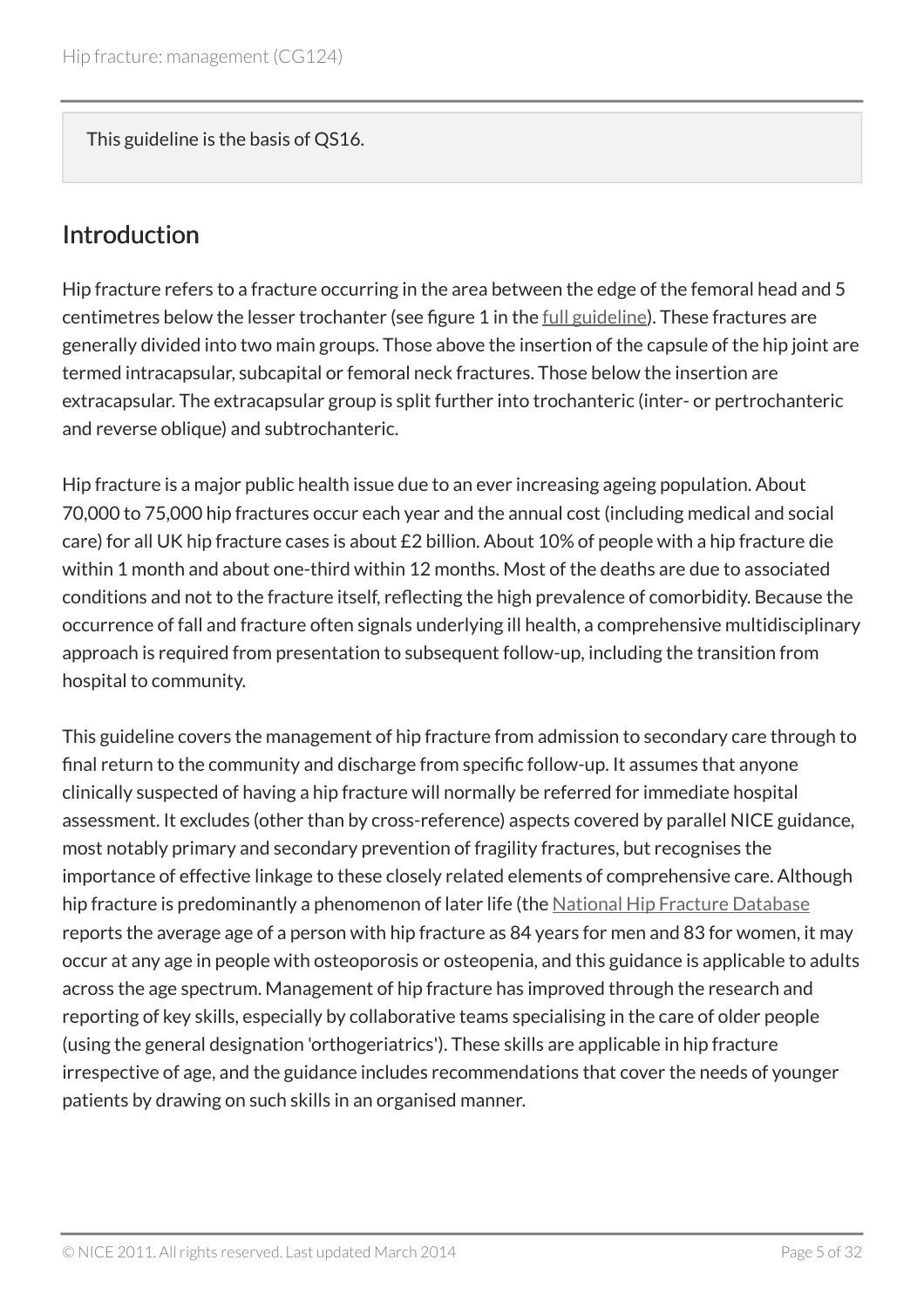Although not a structured service delivery evaluation, the Guideline Development Group was required to extend its remit to cover essential implications for service organisation within the NHS where these are fundamental to hip fracture management, and this has been done.

The guideline will assume that prescribers will use a drug's summary of product characteristics to inform decisions made with individual patients*.*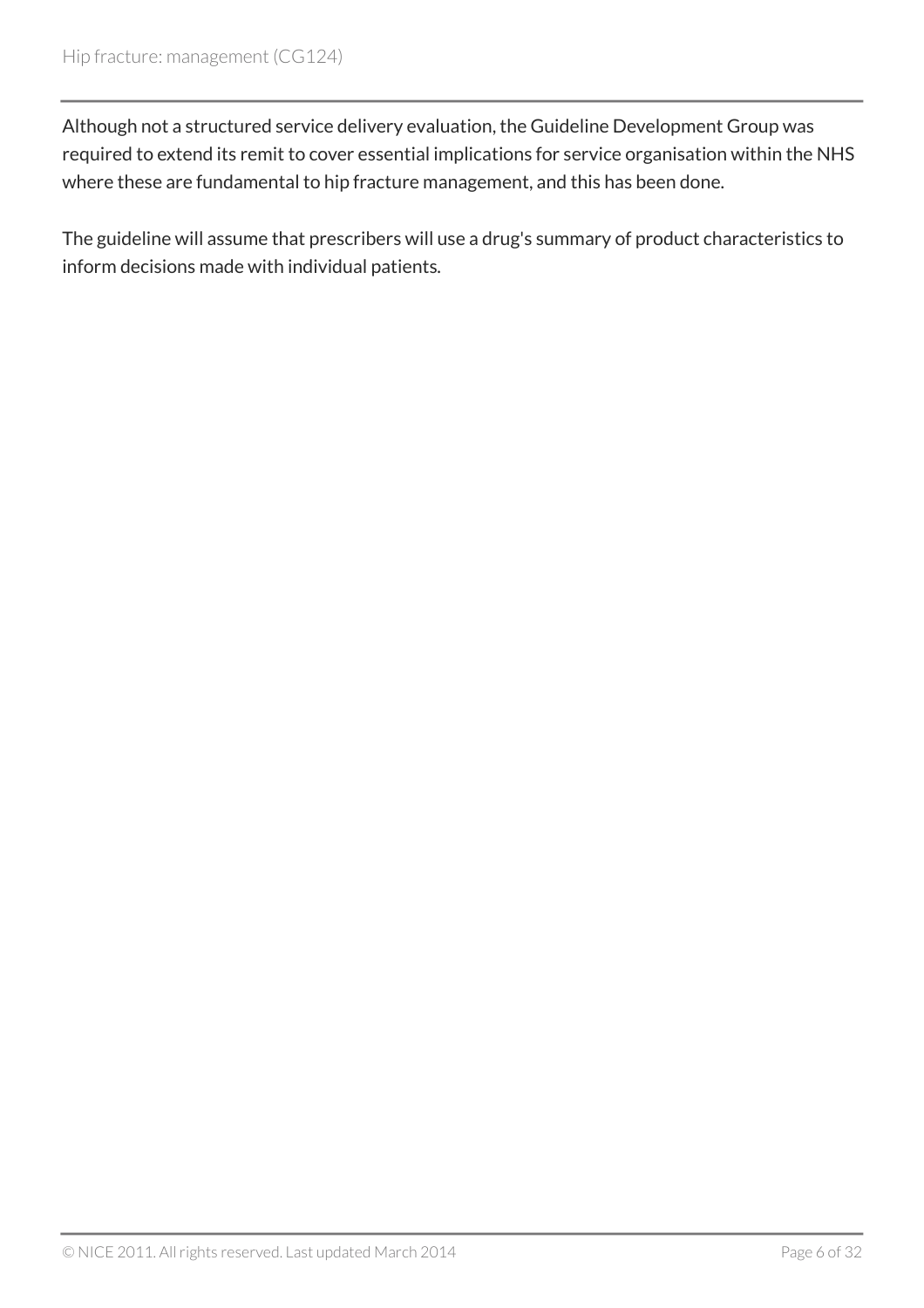### <span id="page-6-0"></span>Patient-centred care

This guideline offers best practice advice on the care of patients with hip fracture.

Treatment and care should take into account patients' needs and preferences. People with hip fracture should have the opportunity to make informed decisions about their care and treatment, in partnership with their healthcare professionals. If patients do not have the capacity to make decisions, healthcare professionals should follow the [Department of Health's advice on consent](http://www.dh.gov.uk/en/DH_103643) and the [code of practice that accompanies the Mental Capacity Act](http://www.justice.gov.uk/protecting-the-vulnerable/mental-capacity-act). In Wales, healthcare professionals should follow [advice on consent from the Welsh Government.](http://www.wales.nhs.uk/consent)

Good communication between healthcare professionals and patients is essential. It should be supported by evidence-based written information tailored to the patient's needs. Treatment and care, and the information patients are given about it, should be culturally appropriate. It should also be accessible to people with additional needs such as physical, sensory or learning disabilities, and to people who do not speak or read English.

If the patient agrees, families and carers should have the opportunity to be involved in decisions about treatment and care.

Families and carers should also be given the information and support they need.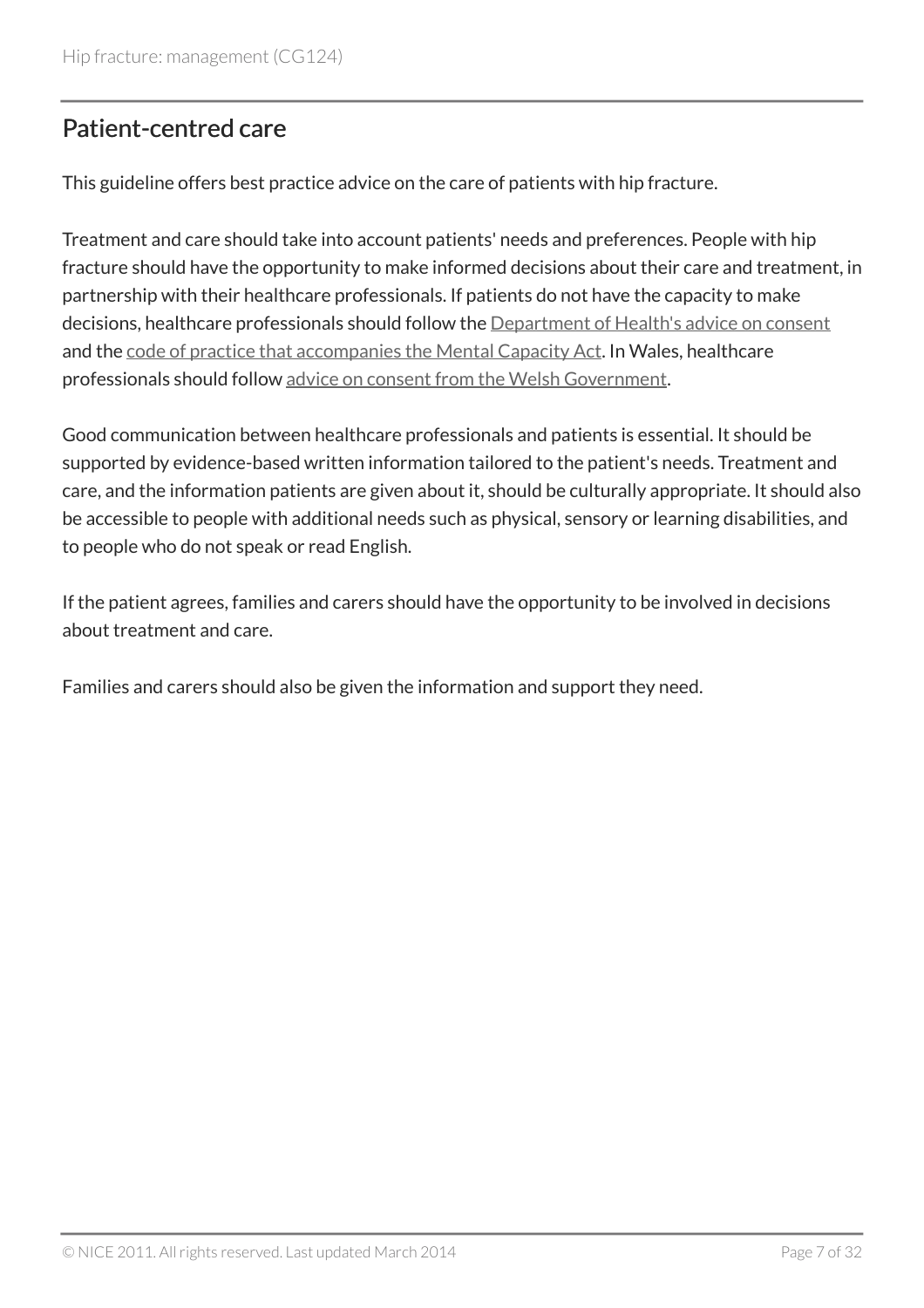### <span id="page-7-0"></span>Key priorities for implementation

#### Timing of surgery

- Perform surgery on the day of, or the day after, admission.
- Identify and treat correctable comorbidities immediately so that surgery is not delayed by:
	- anaemia
	- anticoagulation
	- volume depletion
	- electrolyte imbalance
	- uncontrolled diabetes
	- uncontrolled heart failure
	- correctable cardiac arrhythmia or ischaemia
	- acute chest infection
	- exacerbation of chronic chest conditions.

#### Planning the theatre team

• Schedule hip fracture surgery on a planned trauma list.

#### Surgical procedures

- Perform replacement arthroplasty (hemiarthroplasty or total hip replacement) in patients with a displaced intracapsular fracture.
- Offer total hip replacements to patients with a displaced intracapsular fracture who:
	- were able to walk independently out of doors with no more than the use of a stick and
	- are not cognitively impaired and
	- are medically fit for anaesthesia and the procedure.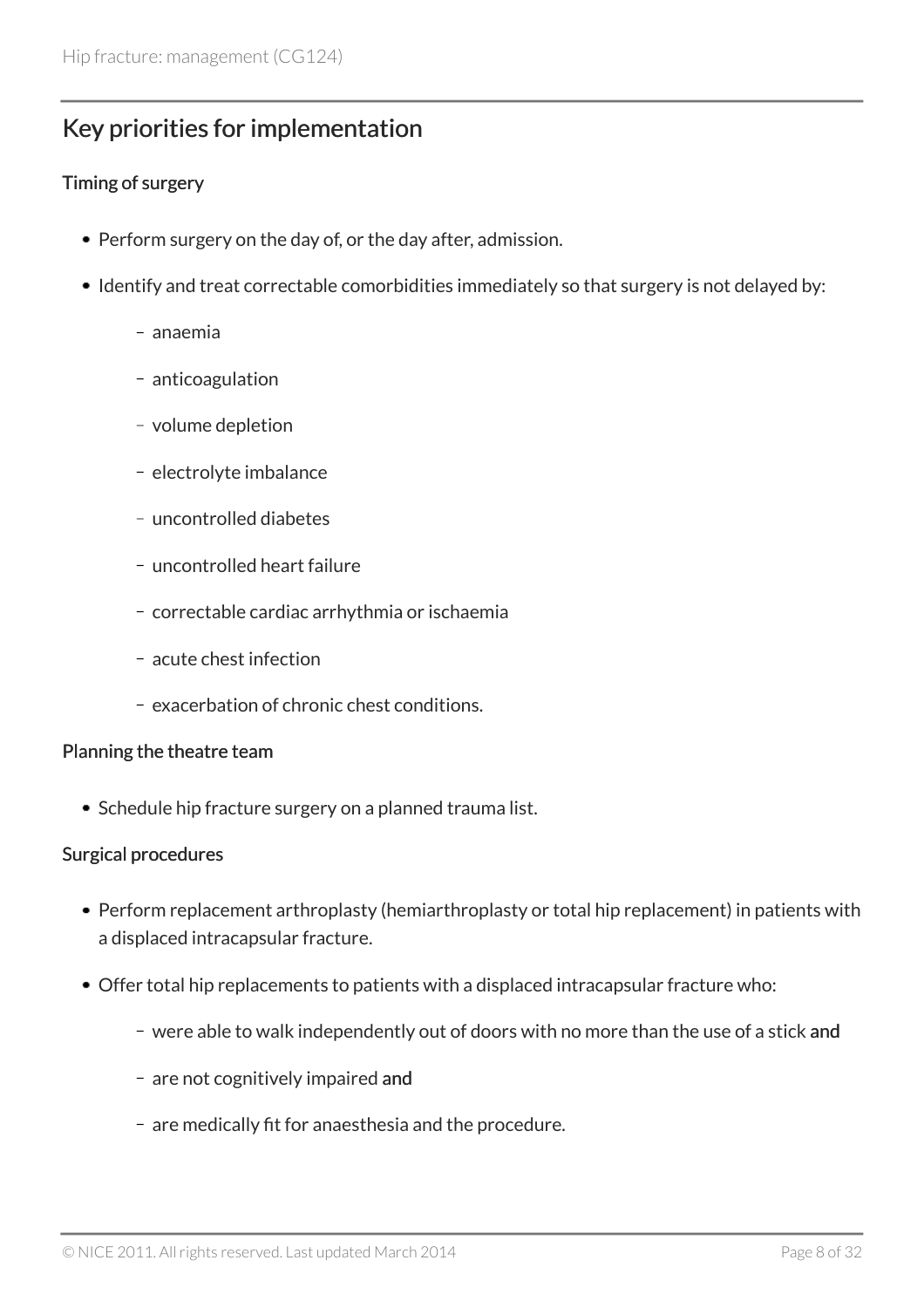Use extramedullary implants such as a sliding hip screw in preference to an intramedullary nail in patients with trochanteric fractures above and including the lesser trochanter (AO classification types A1 and A2).

#### Mobilisation strategies

- Offer patients a physiotherapy assessment and, unless medically or surgically contraindicated, mobilisation on the day after surgery.
- Offer patients mobilisation at least once a day and ensure regular physiotherapy review.

#### Multidisciplinary management

- From admission, offer patients a formal, acute orthogeriatric or orthopaedic ward-based Hip Fracture Programme that includes all of the following:
	- orthogeriatric assessment
	- rapid optimisation of fitness for surgery
	- early identification of individual goals for multidisciplinary rehabilitation to recover mobility and independence, and to facilitate return to pre-fracture residence and longterm wellbeing
	- continued, coordinated, orthogeriatric and multidisciplinary review
	- liaison or integration with related services, particularly mental health, falls prevention, bone health, primary care and social services
	- clinical and service governance responsibility for all stages of the pathway of care and rehabilitation, including those delivered in the community.
- Consider early supported discharge as part of the Hip Fracture Programme, provided the Hip Fracture Programme multidisciplinary team remains involved, and the patient:
	- is medically stable and
	- has the mental ability to participate in continued rehabilitation and
	- is able to transfer and mobilise short distances and
	- has not yet achieved their full rehabilitation potential, as discussed with the patient, carer and family.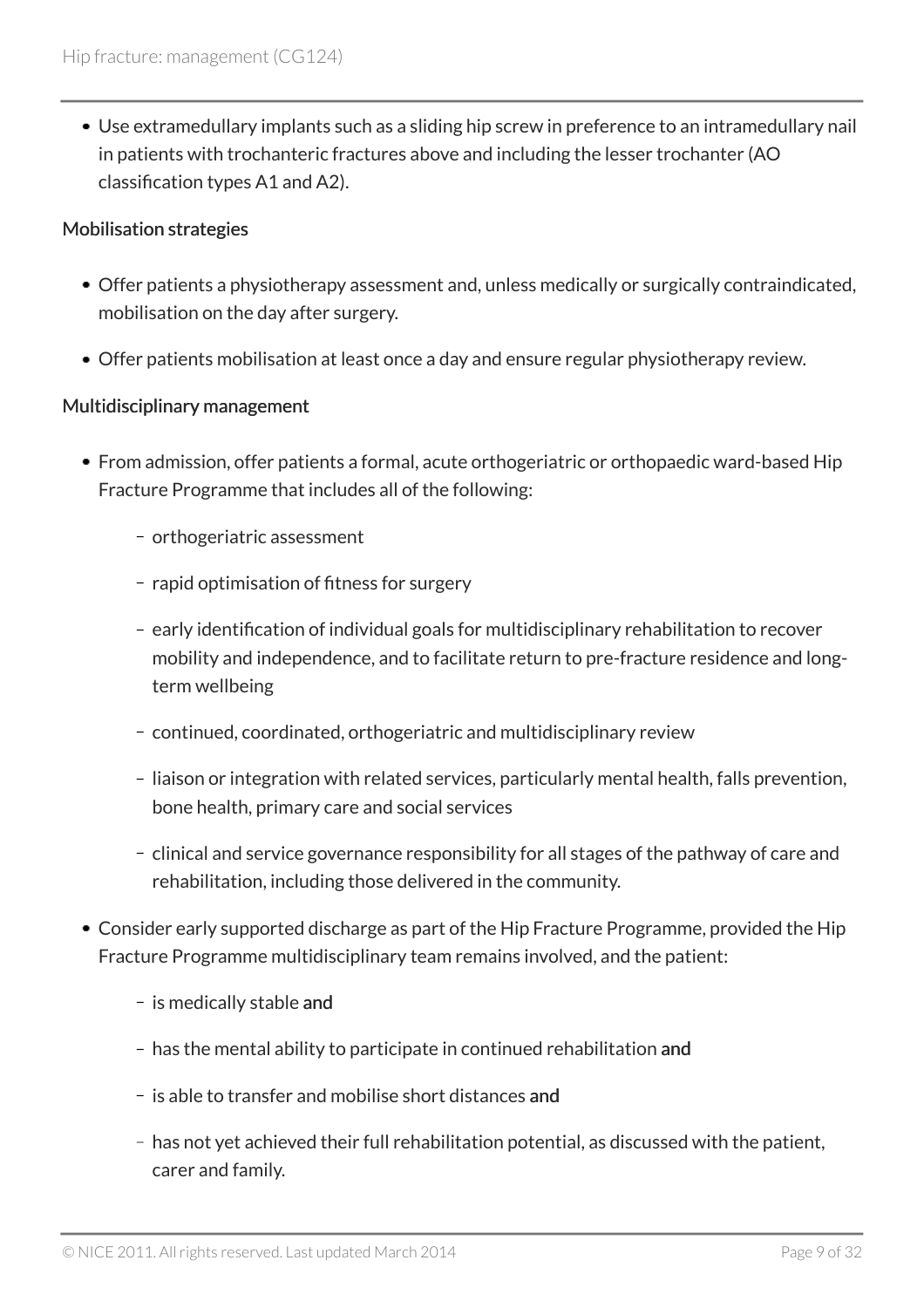### <span id="page-9-0"></span>1 Guidance

The following guidance is based on the best available evidence. The <u>[full guideline](http://www.nice.org.uk/guidance/cg124/evidence)</u> gives details of the methods and the evidence used to develop the guidance.

Some aspects of hip fracture management are already covered by NICE guidance and are therefore outside the scope of this guideline. In order to ensure comprehensive management and continuity, the following NICE guidance should be referred to when developing a complete programme of care for each patient: osteoporotic fragility fracture prevention (NICE technology appraisals guidance [204,](http://www.nice.org.uk/guidance/ta204) [161](http://www.nice.org.uk/guidance/ta161) and [160\)](http://www.nice.org.uk/guidance/ta160), [falls](http://www.nice.org.uk/guidance/cg21) (NICE clinical guideline 21), [pressure ulcers](http://www.nice.org.uk/guidance/cg29) (NICE clinical guideline 29), [nutrition support](http://www.nice.org.uk/guidance/cg32) (NICE clinical guideline 32), [dementia](http://www.nice.org.uk/guidance/cg42) (NICE clinical guideline 42), [surgical site](http://www.nice.org.uk/guidance/cg74) [infection](http://www.nice.org.uk/guidance/cg74) (NICE clinical guideline 74), [venous thromboembolism](http://www.nice.org.uk/guidance/cg92) (NICE clinical guideline 92) and [delirium](http://www.nice.org.uk/guidance/cg103) (NICE clinical guideline 103), all of which are listed in section 6 of this guideline.

### <span id="page-9-1"></span>*1.1 Imaging options in occult hip fracture*

1.1.1 Offer magnetic resonance imaging (MRI) if hip fracture is suspected despite negative X-rays of the hip of an adequate standard. If MRI is not available within 24 hours or is contraindicated, consider computed tomography (CT).).

### <span id="page-9-2"></span>*1.2 Timing of surgery*

- 1.2.1 Perform surgery on the day of, or the day after, admission.
- 1.2.2 Identify and treat correctable comorbidities immediately so that surgery is not delayed by:
	- anaemia
	- anticoagulation
	- volume depletion
	- electrolyte imbalance
	- uncontrolled diabetes
	- uncontrolled heart failure
	- correctable cardiac arrhythmia or ischaemia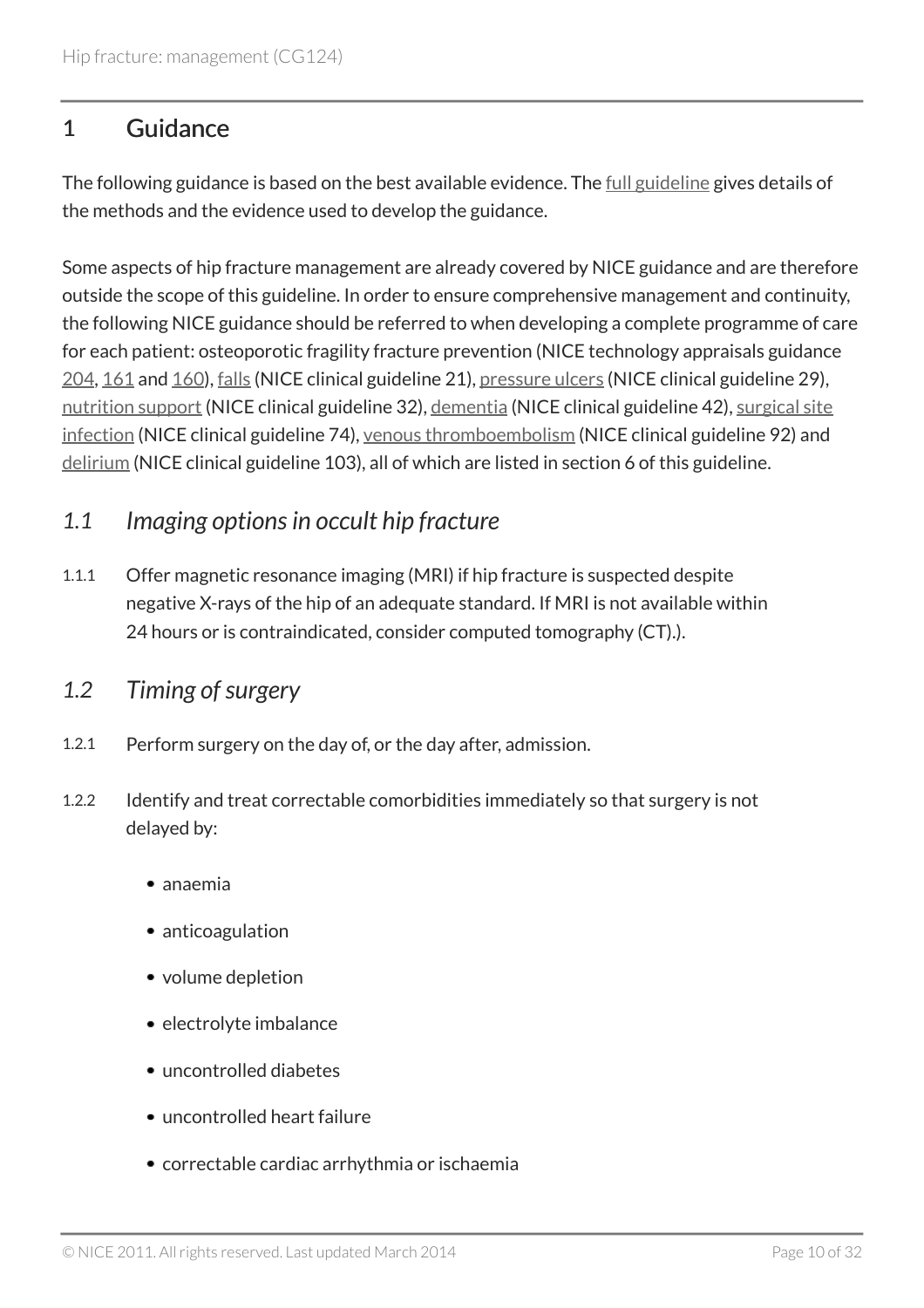- acute chest infection
- exacerbation of chronic chest conditions.

#### <span id="page-10-0"></span>*1.3 Analgesia*

- 1.3.1 Assess the patient's pain:
	- immediately upon presentation at hospital and
	- within 30 minutes of administering initial analgesia and
	- hourly until settled on the ward and
	- regularly as part of routine nursing observations throughout admission.
- 1.3.2 Offer immediate analgesia to patients presenting at hospital with suspected hip fracture, including people with cognitive impairment.
- 1.3.3 Ensure analgesia is sufficient to allow movements necessary for investigations (as indicated by the ability to tolerate passive external rotation of the leg), and for nursing care and rehabilitation.
- 1.3.4 Offer paracetamol every 6 hours preoperatively unless contraindicated.
- 1.3.5 Offer additional opioids if paracetamol alone does not provide sufficient preoperative pain relief.
- 1.3.6 Consider adding nerve blocks if paracetamol and opioids do not provide sufficient preoperative pain relief, or to limit opioid dosage. Nerve blocks should be administered by trained personnel. Do not use nerve blocks as a substitute for early surgery.
- 1.3.7 Offer paracetamol every 6 hours postoperatively unless contraindicated.
- 1.3.8 Offer additional opioids if paracetamol alone does not provide sufficient postoperative pain relief.
- 1.3.9 Non-steroidal anti-inflammatory drugs (NSAIDs) are not recommended.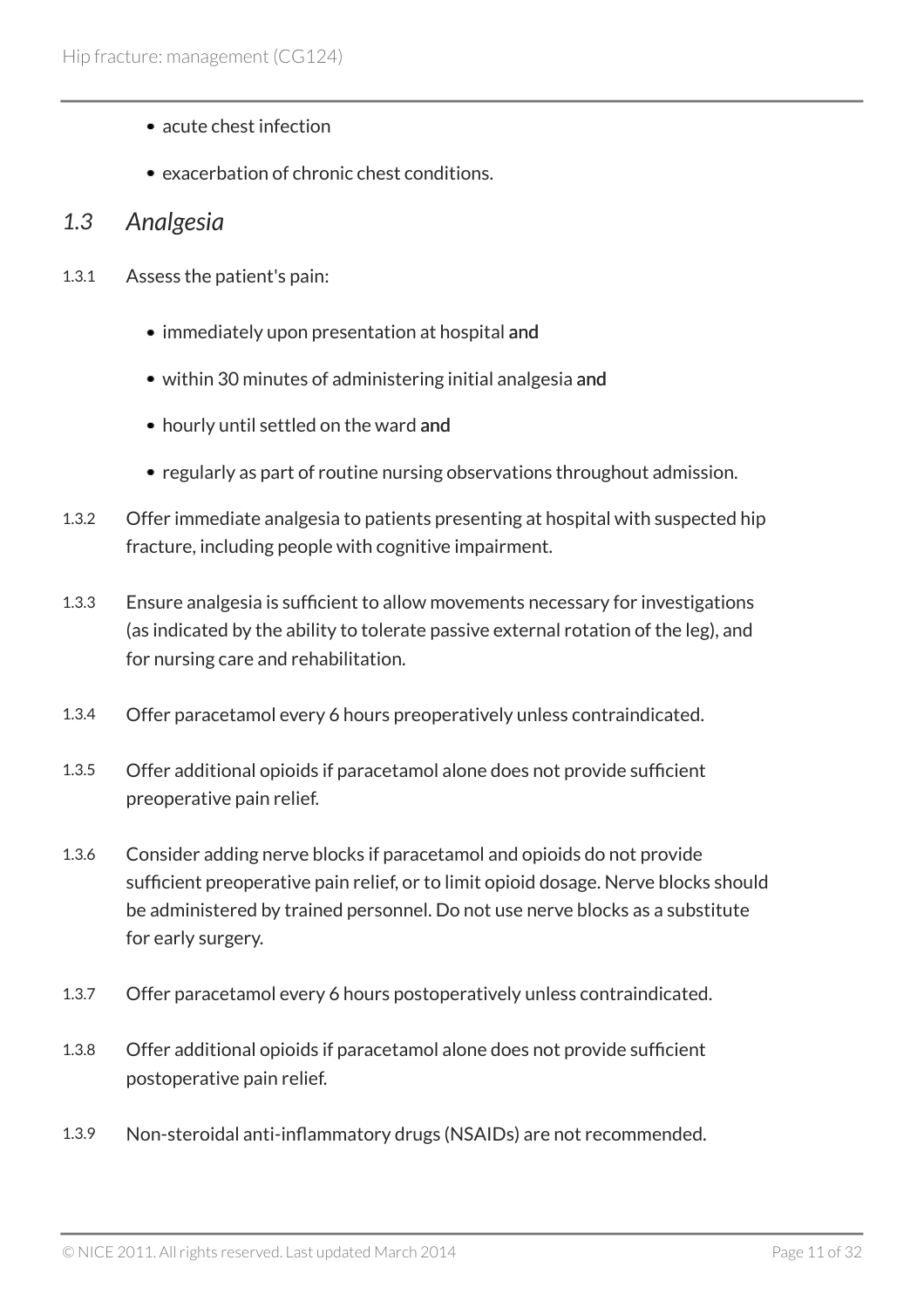### <span id="page-11-0"></span>*1.4 Anaesthesia*

- 1.4.1 Offer patients a choice of spinal or general anaesthesia after discussing the risks and benefits.
- 1.4.2 Consider intraoperative nerve blocks for all patients undergoing surgery.

#### <span id="page-11-1"></span>*1.5 Planning the theatre team*

- 1.5.1 Schedule hip fracture surgery on a planned trauma list.
- 1.5.2 Consultants or senior staff should supervise trainee and junior members of the anaesthesia, surgical and theatre teams when they carry out hip fracture procedures.

#### <span id="page-11-2"></span>*1.6 Surgical procedures*

- 1.6.1 Operate on patients with the aim to allow them to fully weight bear (without restriction) in the immediate postoperative period.
- 1.6.2 Perform replacement arthroplasty (hemiarthroplasty or total hip replacement) in patients with a displaced intracapsular fracture.
- 1.6.3 Offer total hip replacements to patients with a displaced intracapsular fracture who:
	- were able to walk independently out of doors with no more than the use of a stick and
	- are not cognitively impaired and
	- are medically fit for anaesthesia and the procedure.
- 1.6.4 Use a proven femoral stem design rather than Austin Moore or Thompson stems for arthroplasties. Suitable designs include those with an Orthopaedic Data Evaluation Panel rating of 10A, 10B, 10C, 7A, 7B, 5A, 5B, 3A or 3B.
- 1.6.5 Use cemented implants in patients undergoing surgery with arthroplasty.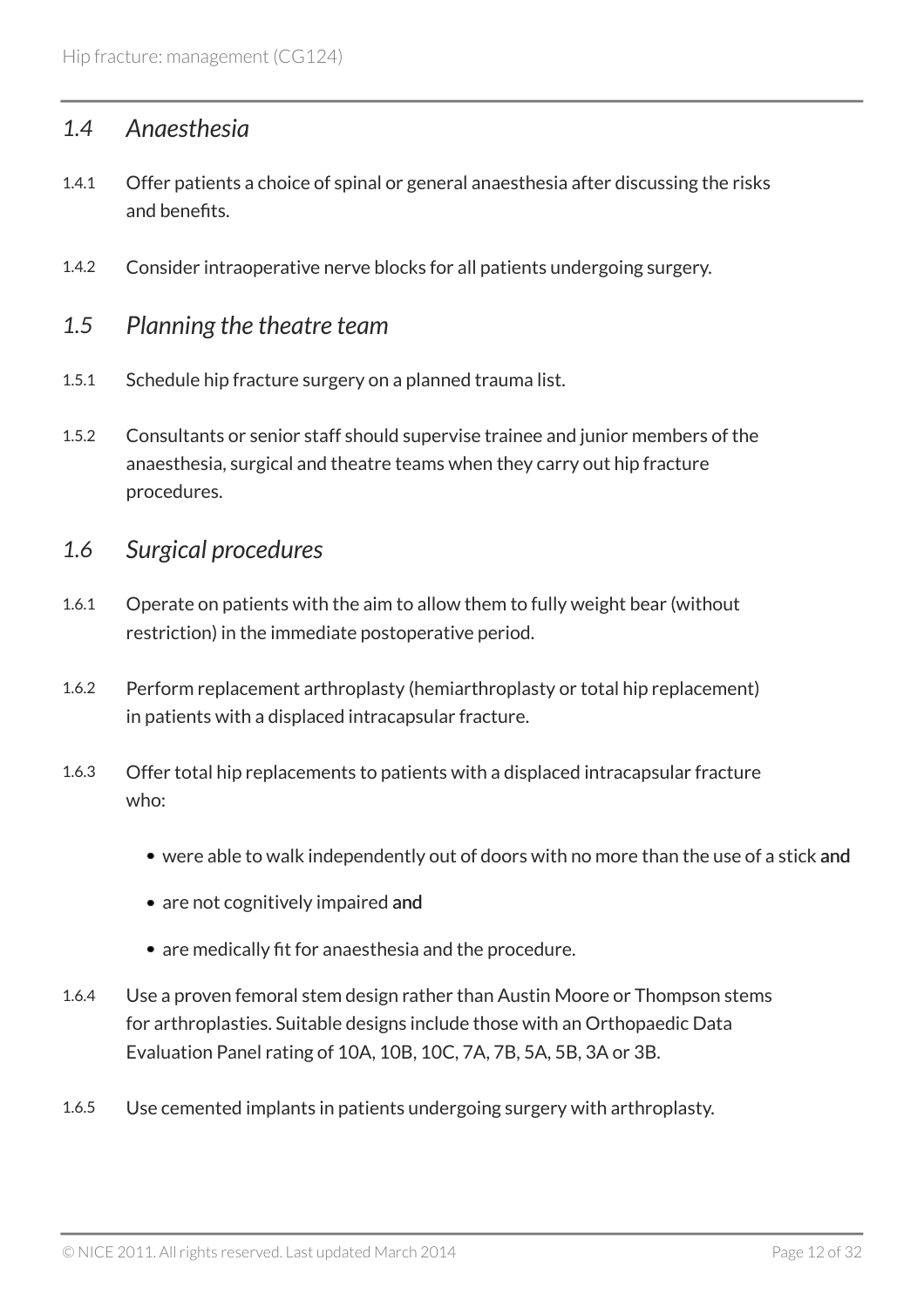- 1.6.6 Consider an anterolateral approach in favour of a posterior approach when inserting a hemiarthroplasty.
- 1.6.7 Use extramedullary implants such as a sliding hip screw in preference to an intramedullary nail in patients with trochanteric fractures above and including the lesser trochanter (AO classification types A1 and A2).
- 1.6.8 Use an intramedullary nail to treat patients with a subtrochanteric fracture.

### <span id="page-12-0"></span>*1.7 Mobilisation strategies*

- 1.7.1 Offer patients a physiotherapy assessment and, unless medically or surgically contraindicated, mobilisation on the day after surgery.
- 1.7.2 Offer patients mobilisation at least once a day and ensure regular physiotherapy review.

#### <span id="page-12-1"></span>*1.8 Multidisciplinary management*

- 1.8.1 From admission, offer patients a formal, acute, orthogeriatric or orthopaedic ward-based Hip Fracture Programme that includes all of the following:
	- orthogeriatric assessment
	- rapid optimisation of fitness for surgery
	- early identification of individual goals for multidisciplinary rehabilitation to recover mobility and independence, and to facilitate return to pre-fracture residence and longterm wellbeing
	- continued, coordinated, orthogeriatric and multidisciplinary review
	- liaison or integration with related services, particularly mental health, falls prevention, bone health, primary care and social services
	- clinical and service governance responsibility for all stages of the pathway of care and rehabilitation, including those delivered in the community.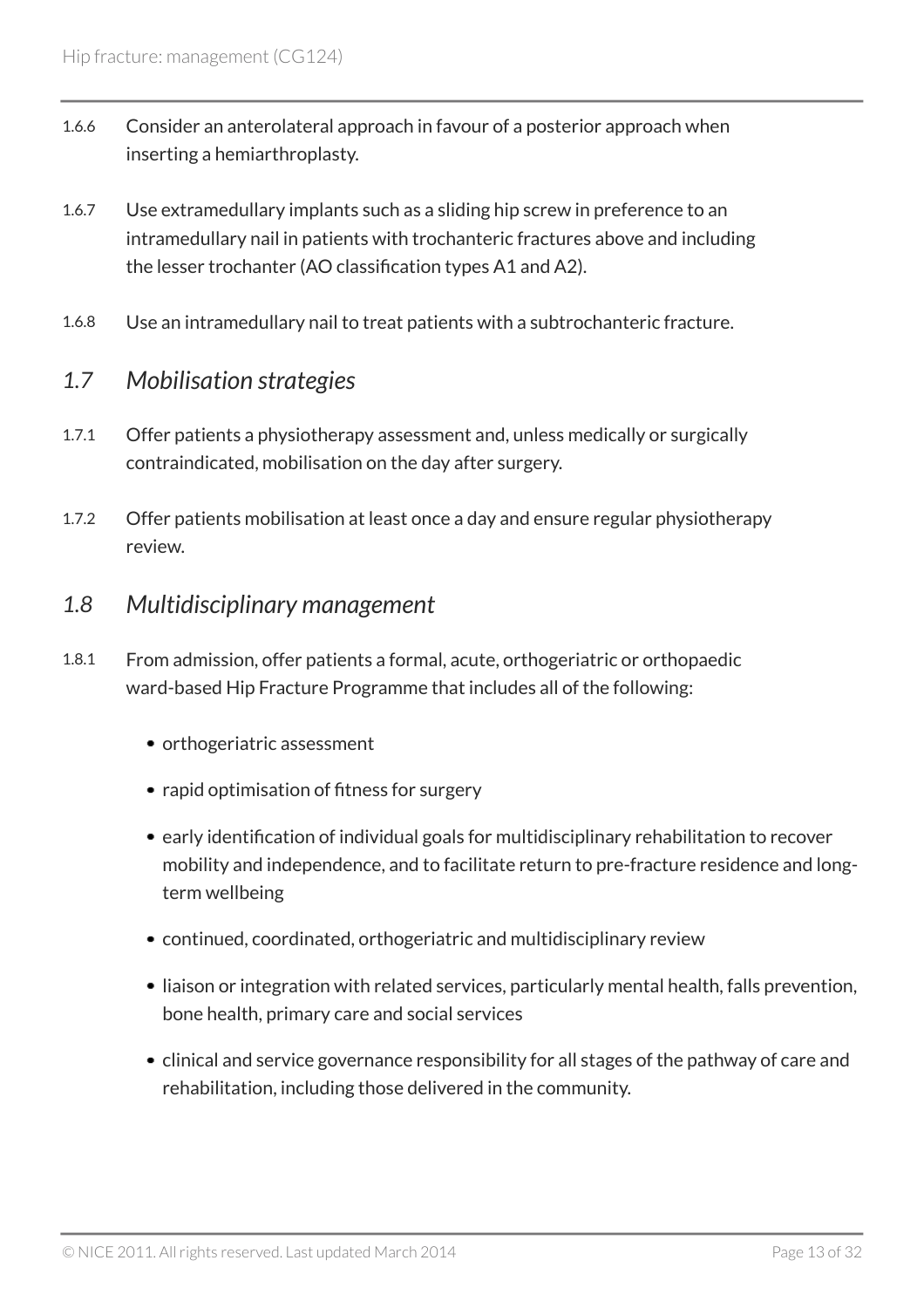- 1.8.2 If a hip fracture complicates or precipitates a terminal illness, the multidisciplinary team should still consider the role of surgery as part of a palliative care approach that:
	- minimises pain and other symptoms and
	- establishes patients' own priorities for rehabilitation and
	- considers patients' wishes about their end-of-life care.
- 1.8.3 Healthcare professionals should deliver care that minimises the patient's risk of delirium and maximises their independence, by:
	- actively looking for cognitive impairment when patients first present with hip fracture
	- reassessing patients to identify delirium that may arise during their admission
	- offering individualised care in line with 'Delirium' (NICE clinical guideline 103).
- 1.8.4 Consider early supported discharge as part of the Hip Fracture Programme, provided the Hip Fracture Programme multidisciplinary team remains involved, and the patient:
	- is medically stable and
	- has the mental ability to participate in continued rehabilitation and
	- is able to transfer and mobilise short distances and
	- has not yet achieved their full rehabilitation potential, as discussed with the patient, carer and family.
- 1.8.5 Only consider intermediate care (continued rehabilitation in a community hospital or residential care unit) if all of the following criteria are met:
	- intermediate care is included in the Hip Fracture Programme and
	- the Hip Fracture Programme team retains the clinical lead, including patient selection, agreement of length of stay and ongoing objectives for intermediate care and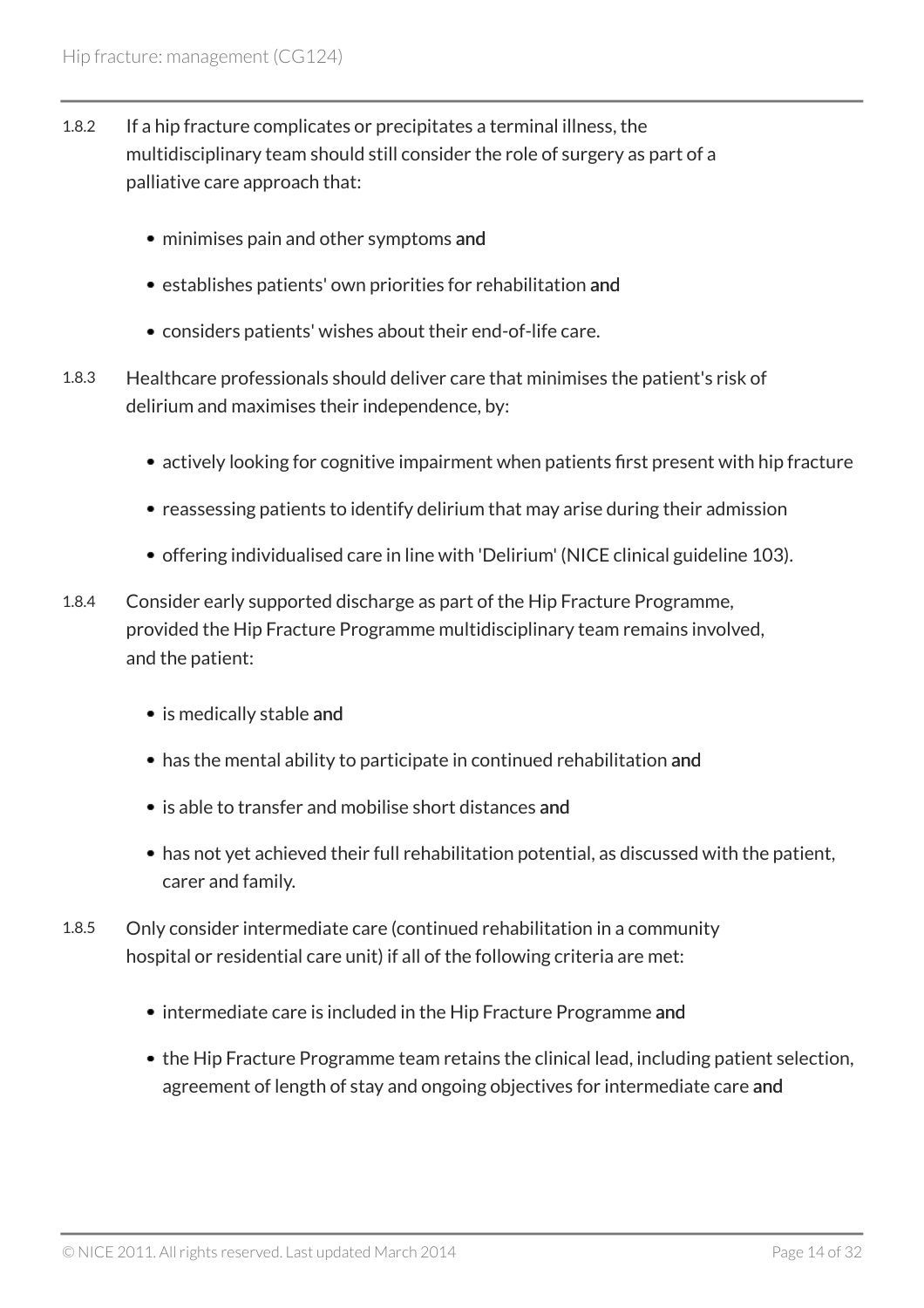- the Hip Fracture Programme team retains the managerial lead, ensuring that intermediate care is not resourced as a substitute for an effective acute hospital Programme.
- 1.8.6 Patients admitted from care or nursing homes should not be excluded from rehabilitation programmes in the community or hospital, or as part of an early supported discharge programme.

### <span id="page-14-0"></span>*1.9 Patient and carer information*

- 1.9.1 Offer patients (or, as appropriate, their carer and/or family) verbal and printed information about treatment and care including:
	- diagnosis
	- choice of anaesthesia
	- choice of analgesia and other medications
	- surgical procedures
	- possible complications
	- postoperative care
	- rehabilitation programme
	- long-term outcomes
	- healthcare professionals involved.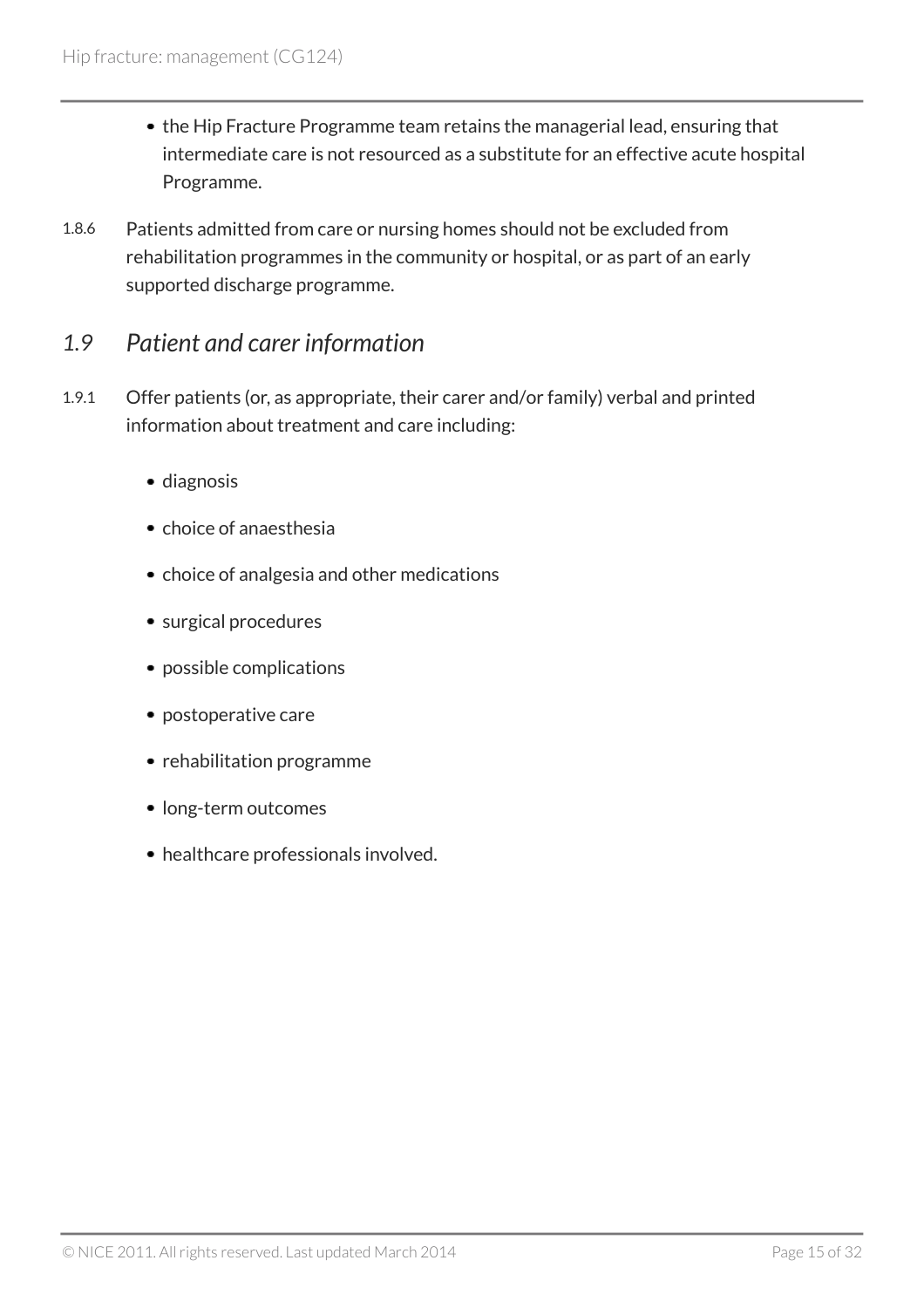### <span id="page-15-0"></span>2 Notes on the scope of the guidance

NICE guidelines are developed in accordance with a [scope](http://www.nice.org.uk/guidance/cg124/resources/hip-fracture-final-scope) that defines what the guideline will and will not cover.

#### How this guideline was developed

NICE commissioned the National Clinical Guideline Centre to develop this guideline. The Centre established a Guideline Development Group (GDG); see appendix A), which reviewed the evidence and developed the recommendations. An independent Guideline Review Panel oversaw the development of the guideline (see appendix B).

There is more information about [how NICE clinical guidelines are developed](http://www.nice.org.uk/about/what-we-do/our-programmes/nice-guidance/nice-guidelines) on the NICE website and in [How NICE clinical guidelines are developed: an overview for stakeholders, the](http://www.nice.org.uk/proxy/?sourceUrl=http%3a%2f%2fwww.nice.org.uk%2faboutnice%2fhowwework%2fdevelopingniceclinicalguidelines%2fdeveloping_nice_clinical_guidelines.jsp%3fdomedia%3d1%26mid%3d62F02D9B-19B9-E0B5-D4A26EC9A934FDC7) [public and the NHS](http://www.nice.org.uk/proxy/?sourceUrl=http%3a%2f%2fwww.nice.org.uk%2faboutnice%2fhowwework%2fdevelopingniceclinicalguidelines%2fdeveloping_nice_clinical_guidelines.jsp%3fdomedia%3d1%26mid%3d62F02D9B-19B9-E0B5-D4A26EC9A934FDC7).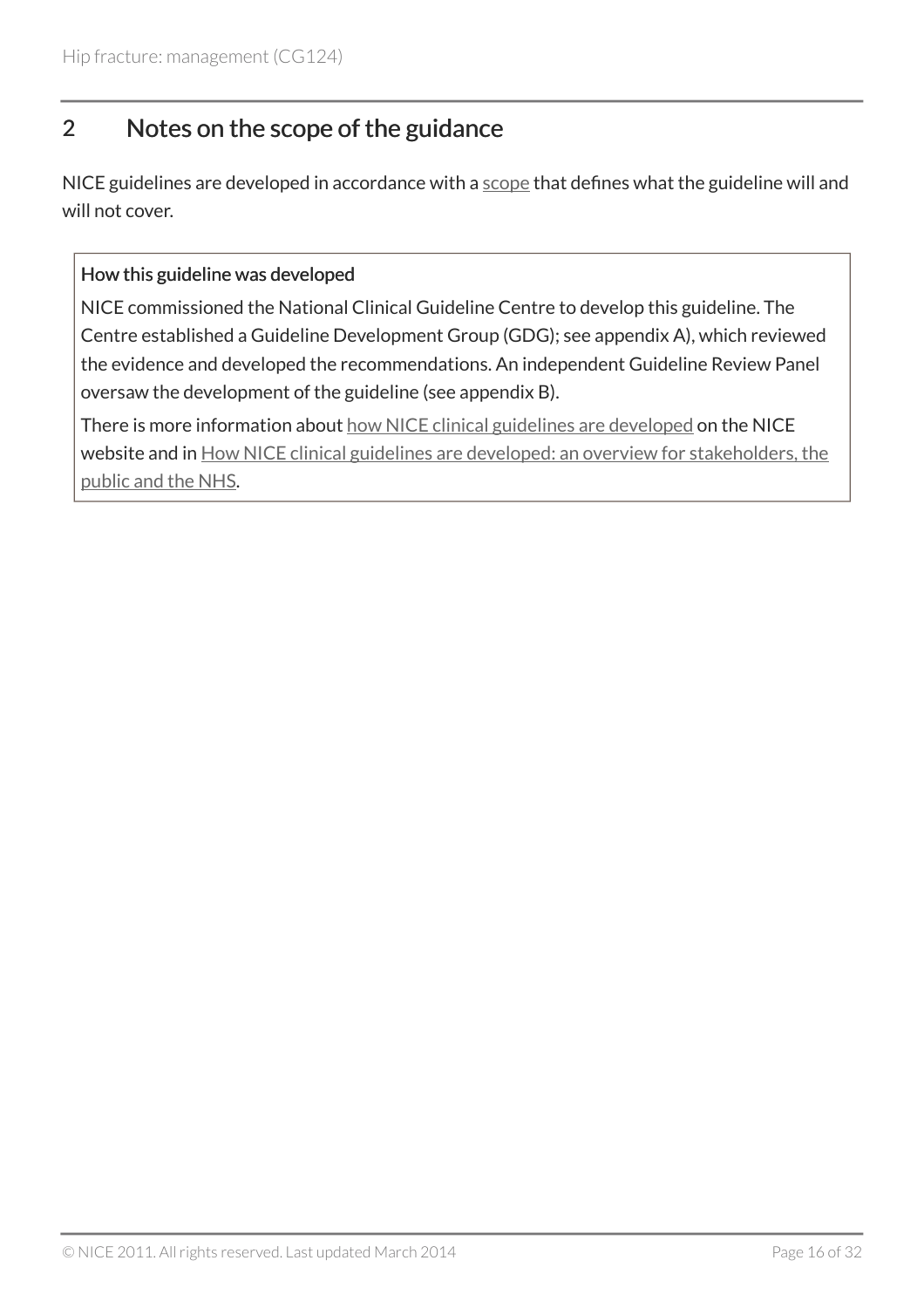# <span id="page-16-0"></span>3 Implementation

NICE has developed **[tools](http://www.nice.org.uk/guidance/cg124)** to help organisations implement this guidance.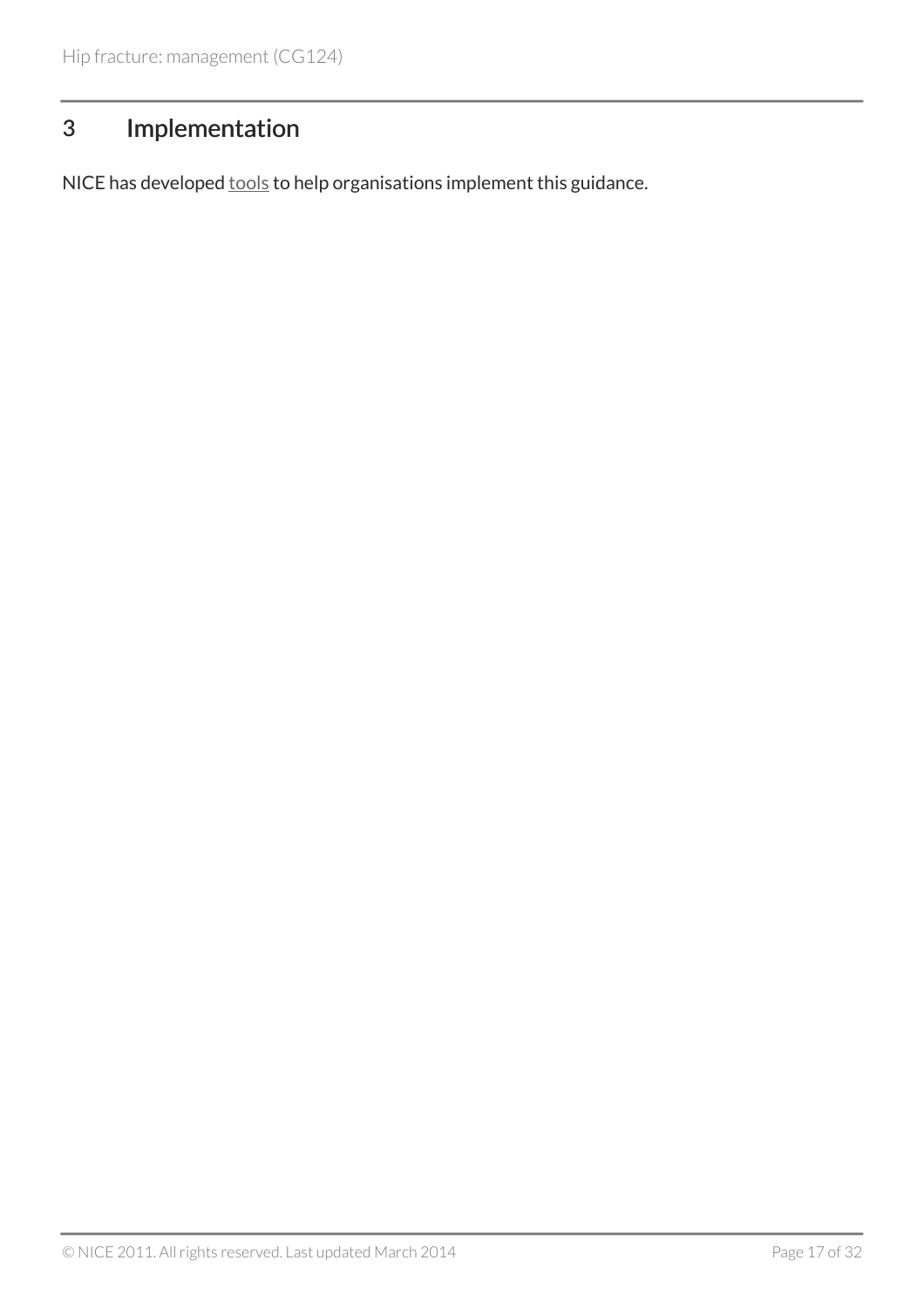### <span id="page-17-0"></span>4 Research recommendations

The GDG has made the following recommendations for research, based on its review of evidence, to improve NICE guidance and patient care in the future. The GDG's full set of research recommendations is detailed in the full guideline (see section 4.3.6).

### <span id="page-17-1"></span>*4.1 Imaging options in occult hip fracture*

In patients with a continuing suspicion of a hip fracture but whose radiographs are normal, what is the clinical and cost effectiveness of computed tomography (CT) compared to magnetic resonance imaging (MRI), in confirming or excluding the fracture?

#### Why this is important

The GDG's consensus decision to recommend CT over a radionuclide bone scan as an alternative to MRI to detect occult hip fractures reflects current NHS practice but assumes that advances in technology have made the reliability of CT comparable with that of MRI. If modern CT can be shown to have similar reliability and accuracy to MRI, then this has considerable implications because of its widespread availability out of hours and lower cost. It is therefore a high priority to confirm or refute this assumption by direct randomised comparison. The study design would need to retain MRI as the 'gold standard' for cases of uncertainty and to standardise the criteria, expertise and procedures for radiological assessment. Numbers required would depend on the degree of sensitivity and specificity (the key outcome criteria) set as target requirement for comparability, but need not necessarily be very large.

### <span id="page-17-2"></span>*4.2 Anaesthesia*

What is the clinical and cost effectiveness of regional versus general anaesthesia on postoperative morbidity in patients with hip fracture?

#### Why this is important

No recent randomised controlled trials were identified that fully address this question. The evidence is old and does not reflect current practice. In addition, in most of the studies the patients are sedated before regional anaesthesia is administered, and this is not taken into account when analysing the results. The study design for the proposed research would be best addressed by a randomised controlled trial. This would ideally be a multi-centre trial including 3000 participants in each arm. This is achievable given that there are about 70,000 to 75,000 hip fractures a year in the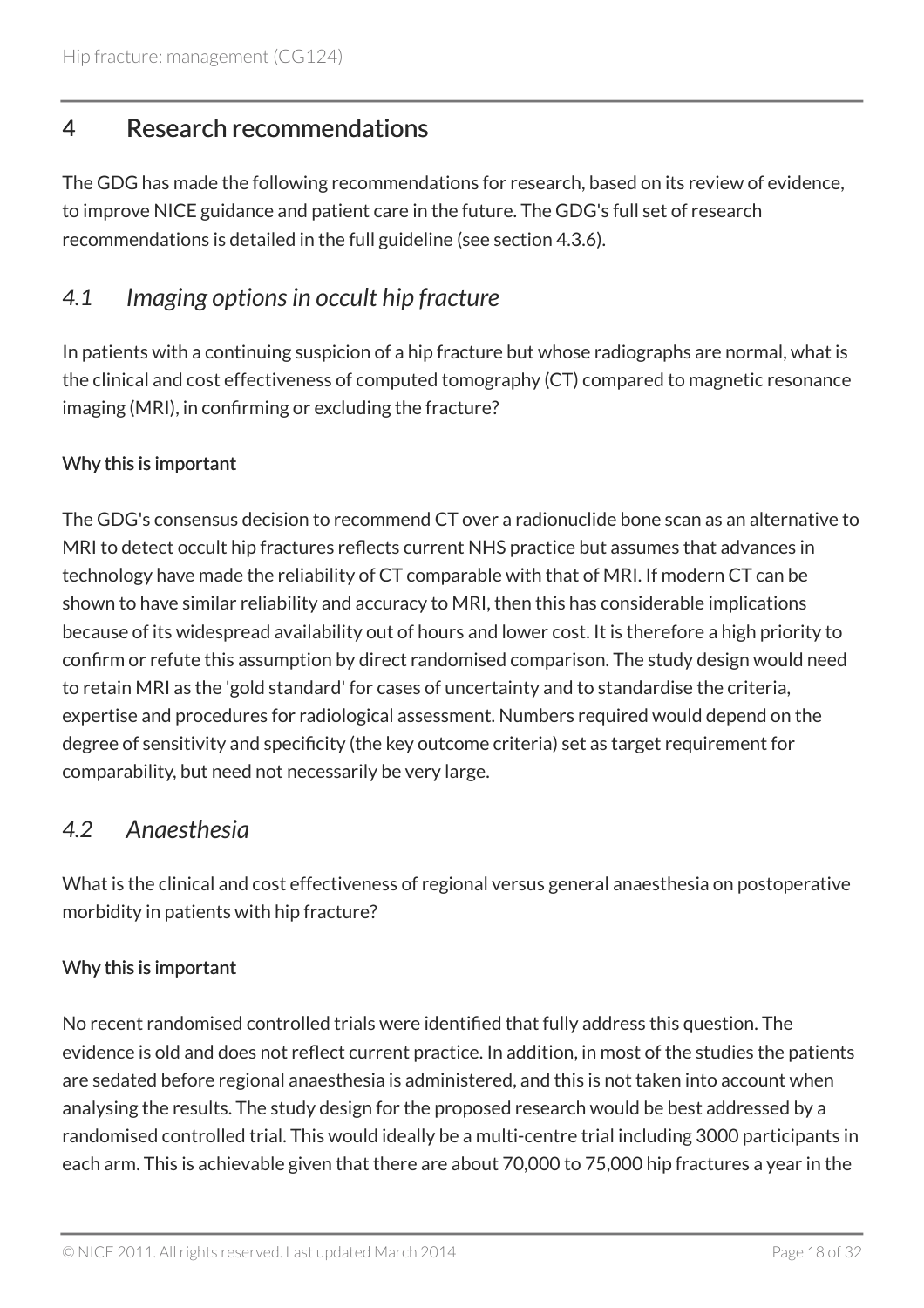UK. The study should have three arms that look at spinal anaesthesia versus spinal anaesthesia plus sedation versus general anaesthesia; this would separate those with regional anaesthesia from those with regional anaesthesia plus sedation. The study would also need to control for surgery, especially type of fracture, prosthesis and grade of surgeon.

A qualitative research component would also be helpful to study patient preference for type of anaesthesia.

# <span id="page-18-0"></span>*4.3 Displaced intracapsular hip fractures*

What is the clinical and cost effectiveness of large-head total hip replacement versus hemiarthroplasty on functional status, reoperations and quality of life in patients with displaced intracapsular hip fracture?

#### Why this is important

Large-head total hip replacement is a development of traditional total hip replacement, where a larger head makes the joint more stable and hence reduces the risks of dislocation. Three small trials have shown traditional small-head total hip replacement to have better outcomes and function, albeit with an increased dislocation rate in selected groups of patients. The drawback with large-head arthroplasty is the additional implant cost and theatre time. This cost can account for up to 20% of current NHS tariff (up to £2000) and the study aims to address whether this translates to improved patient outcome. The study design for the proposed research would be best addressed by a randomised controlled trial. This would have two arms to compare current standard care (using hemiarthroplasty) with using large-head total hip replacement for patients sustaining displaced intracapsular hip fractures. The primary outcome would be patient mobility at 1 year and secondary outcomes would include functional outcomes, quality of life and cost effectiveness of the intervention.

It would be expected that a sample size of approximately 500 patients would be required to show a significant difference in the mobility, hip function and quality of life (assuming 80% power, p < 0.05). By recruiting through a trauma research network it is estimated that 10 centres would be able to recruit 20 patients per month (from 45 eligible patients) giving a recruitment period of 25 months.

# <span id="page-18-1"></span>*4.4 Intensive rehabilitation therapies after hip fracture*

What is the clinical and cost effectiveness of additional intensive physiotherapy and/or occupational therapy (for example progressive resistance training) after hip fracture?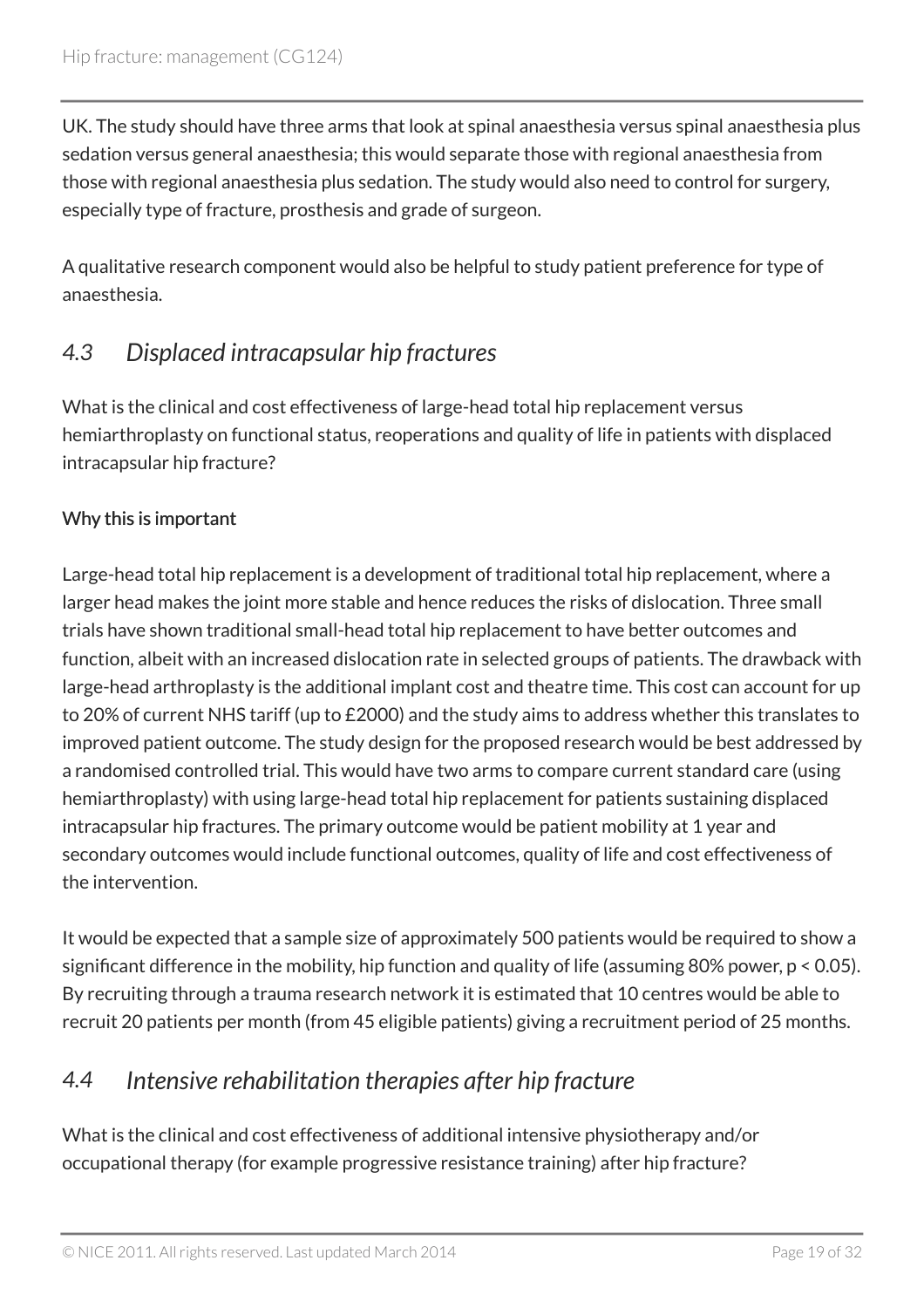#### Why this is important

The rapid restoration of physical and self care functions is critical to recovery from hip fracture, particularly where the goal is to return the patient to preoperative levels of function and residence. Approaches that are worthy of future development and investigation include progressive resistance training, progressive balance and gait training, supported treadmill gait re-training, dual task training, and activities of daily living training. The optimal time point at which these interventions should be started requires clarification.

The ideal study design is a randomised controlled trial. Initial studies may have to focus on proof of concept and be mindful of costs. A phase III randomised controlled trial is required to determine clinical effectiveness and cost effectiveness. The ideal sample size will be around 400 to 500 patients, and the primary outcome should be physical function and health-related quality of life. Outcomes should also include falls. A formal sample size calculation will need to be undertaken. Outcomes should be followed over a minimum of 1 year, and compare if possible, either the recovery curve for restoration of function or time to attainment of functional goals.

### <span id="page-19-0"></span>*4.5 Early supported discharge in care home patients*

What is the clinical and cost effectiveness of early supported discharge on mortality, quality of life and functional status in patients with hip fracture who are admitted from a care home?

#### Why this is important

Residents of care and nursing homes account for about 30% of all patients with hip fracture admitted to hospital. Two-thirds of these come from care homes and the remainder from nursing homes. These patients are frailer, more functionally dependent and have a higher prevalence of cognitive impairment than patients admitted from their own homes. One-third of those admitted from a care home are discharged to a nursing home and one-fifth are readmitted to hospital within 3 months. There are no clinical trials to define the optimal rehabilitation pathway following hip fracture for these patients and therefore represent a discrete cohort where the existing metaanalyses do not apply. As a consequence, many patients are denied structured rehabilitation and are discharged back to their care home or nursing home with very little or no rehabilitation input.

Given the patient frailty and comorbidities, rehabilitation may have no effect on clinical outcomes for this group. However, the fact that they already live in a home where they are supported by trained care staff clearly provides an opportunity for a systematic approach to rehabilitation. Early multidisciplinary rehabilitation based in care homes or nursing homes would take advantage of the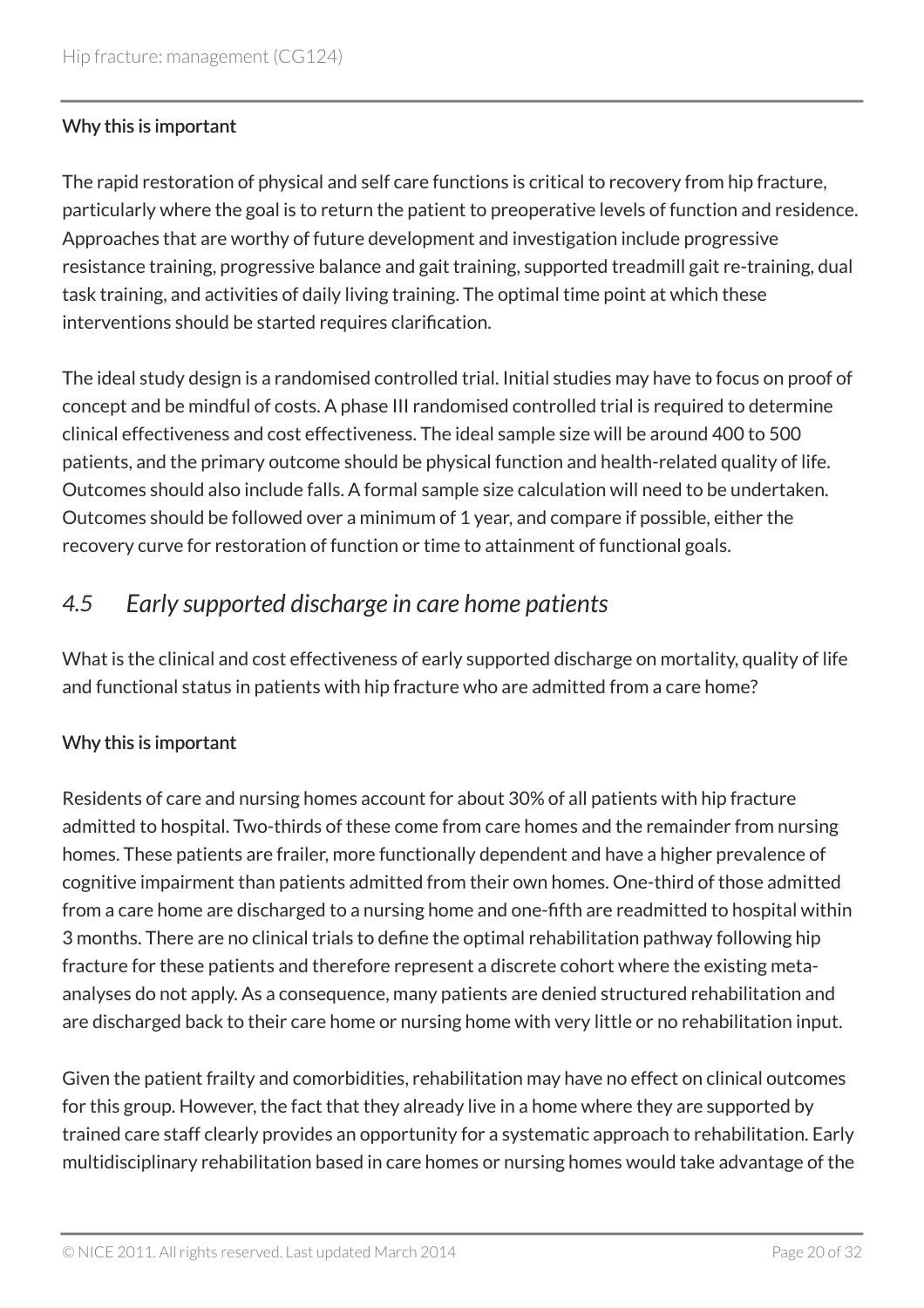day-to-day care arrangements already in place and provide additional NHS support to deliver naturalistic rehabilitation, where problems are tackled in the patient's residential setting.

Early supported multidisciplinary rehabilitation could reduce hospital stay, improve early return to function, and affect both readmission rates and the level of NHS-funded nursing care required.

The research would follow a two-stage design: (1) an initial feasibility study to refine the selection criteria and process for reliable identification and characterisation of those considered most likely to benefit, together with the intervention package and measures for collaboration between the Hip Fracture Programme team, care-home staff and other community-based professionals, and (2) a cluster randomised controlled comparison (for example, with two or more intervention units and matched control units) set against agreed outcome criteria. The latter should include those specified above, together with measures of the impact on care-home staff activity and cost, as well as qualitative data from patients on relevant quality-of-life variables.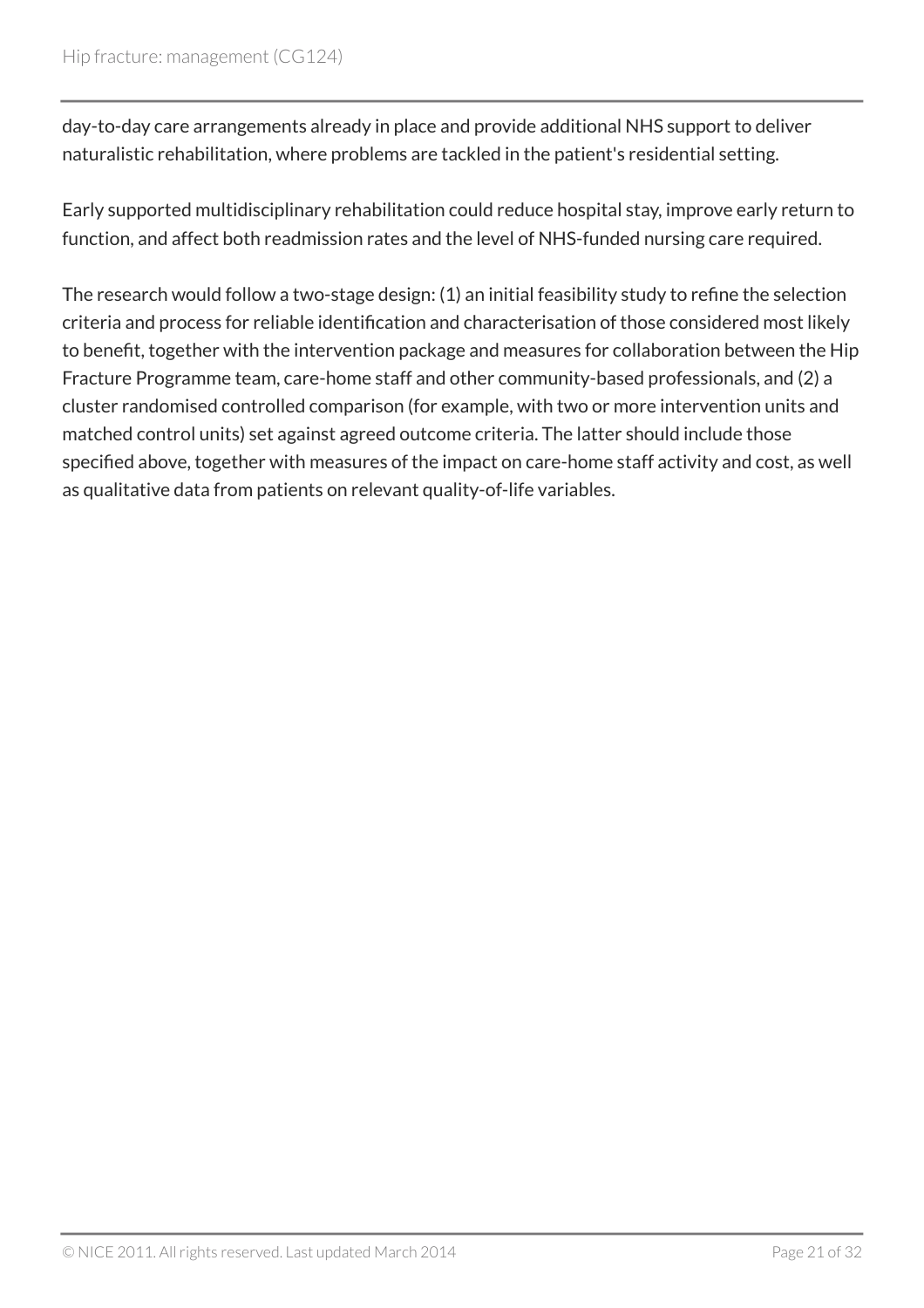# <span id="page-21-0"></span>5 Other versions of this guideline

### <span id="page-21-1"></span>*5.1 Full guideline*

The full guideline, [The management of hip fracture in adults](http://www.nice.org.uk/guidance/cg124/evidence), contains details of the methods and evidence used to develop the guideline. It is published by the National Clinical Guideline Centre.

### <span id="page-21-2"></span>*5.2 Information for the public*

NICE has produced [information for the public](http://www.nice.org.uk/guidance/cg124/informationforpublic) explaining this guideline.

We encourage NHS and voluntary sector organisations to use text from this information in their own materials about management of hip fractures.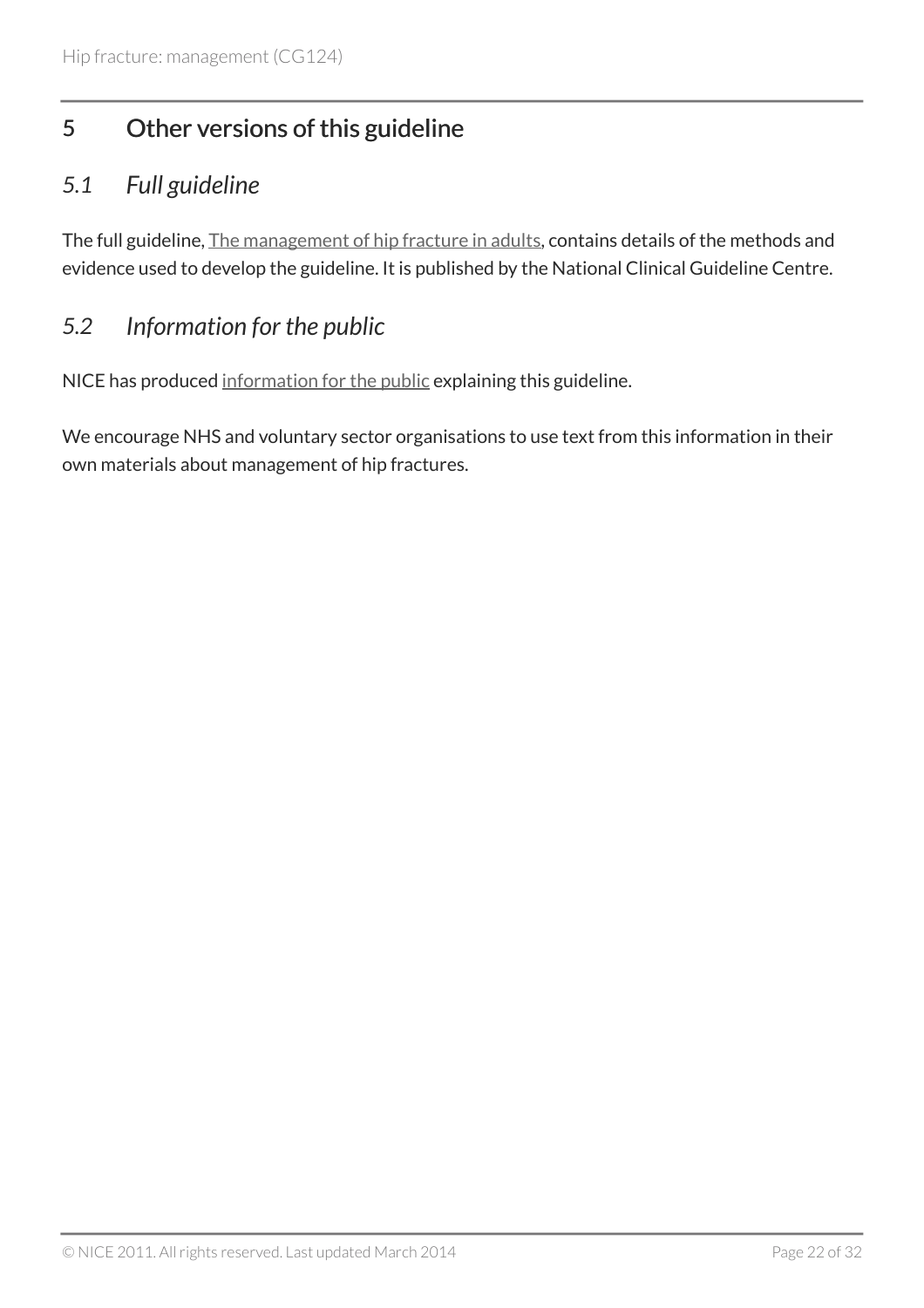# <span id="page-22-0"></span>6 Related NICE guidance

#### Published

- [Alendronate, etidronate, risedronate, raloxifene, strontium ranelate and teriparatide for the](http://www.nice.org.uk/guidance/ta161) [secondary prevention of osteoporotic fragility fractures in postmenopausal women](http://www.nice.org.uk/guidance/ta161) (amended). NICE technology appraisal guidance 161 (2011).
- [Alendronate, etidronate, risedronate, raloxifene and strontium ranelate for the primary](http://www.nice.org.uk/guidance/ta160) [prevention of osteoporotic fragility fractures in postmenopausal women](http://www.nice.org.uk/guidance/ta160) (amended). NICE technology appraisal guidance 160 (2011).
- [Denosumab for the prevention of osteoporotic fractures in postmenopausal women](http://www.nice.org.uk/guidance/ta204). NICE technology appraisal guidance 204 (2010).
- [Delirium](http://www.nice.org.uk/guidance/cg103). NICE clinical guideline 103 (2010).
- Venous thromboembolism reducing the risk. NICE clinical guideline 92 (2010).
- [Minimally invasive hip replacement](http://www.nice.org.uk/guidance/ipg363). NICE interventional procedure guidance 363 (2010).
- [Surgical site infection](http://www.nice.org.uk/guidance/cg74). NICE clinical guideline 74 (2008).
- [Dementia](http://www.nice.org.uk/guidance/cg42). NICE clinical guideline 42 (2006).
- [Nutrition support in adults](http://www.nice.org.uk/guidance/cg32). NICE clinical guideline 32 (2006).
- [Pressure ulcers](http://www.nice.org.uk/guidance/cg29). NICE clinical guideline 29 (2005).
- [Falls.](http://www.nice.org.uk/guidance/cg21) NICE clinical guideline 21 (2004).
- [Preoperative tests.](http://www.nice.org.uk/guidance/cg3) NICE clinical guideline 3 (2003).
- [Guidance on the use of metal on metal hip resurfacing arthroplasty.](http://www.nice.org.uk/guidance/ta44) NICE technology appraisal guidance 44 (2002).
- [The selection of prostheses for primary total hip replacement.](http://www.nice.org.uk/guidance/ta2) NICE technology appraisal guidance 2 (2000).

#### Under development

NICE is developing the following guidance (details available from [www.nice.org.uk\)](http://www.nice.org.uk/):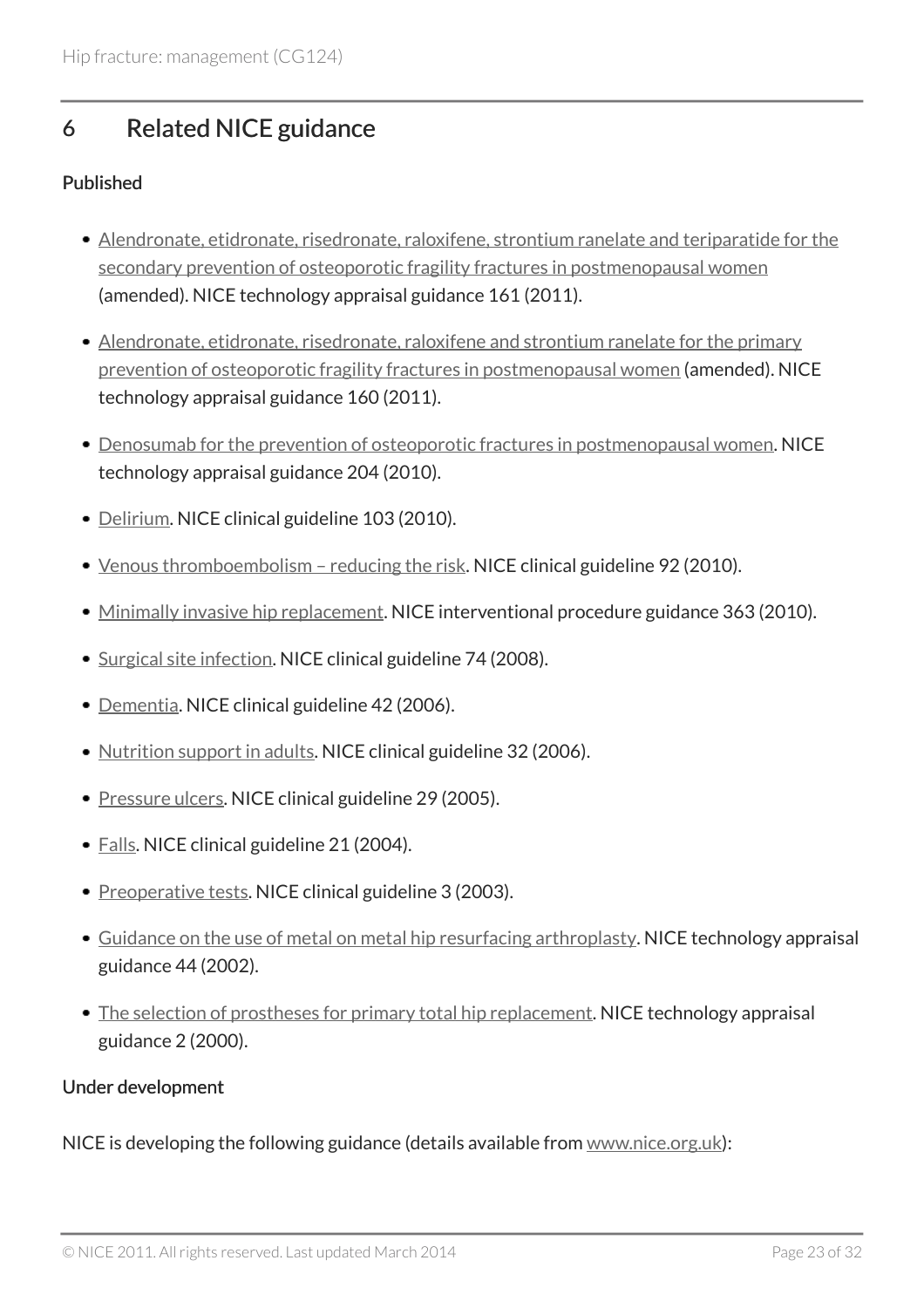Osteoporosis: risk assessment of people with osteoporosis. NICE clinical guideline. Publication date to be confirmed.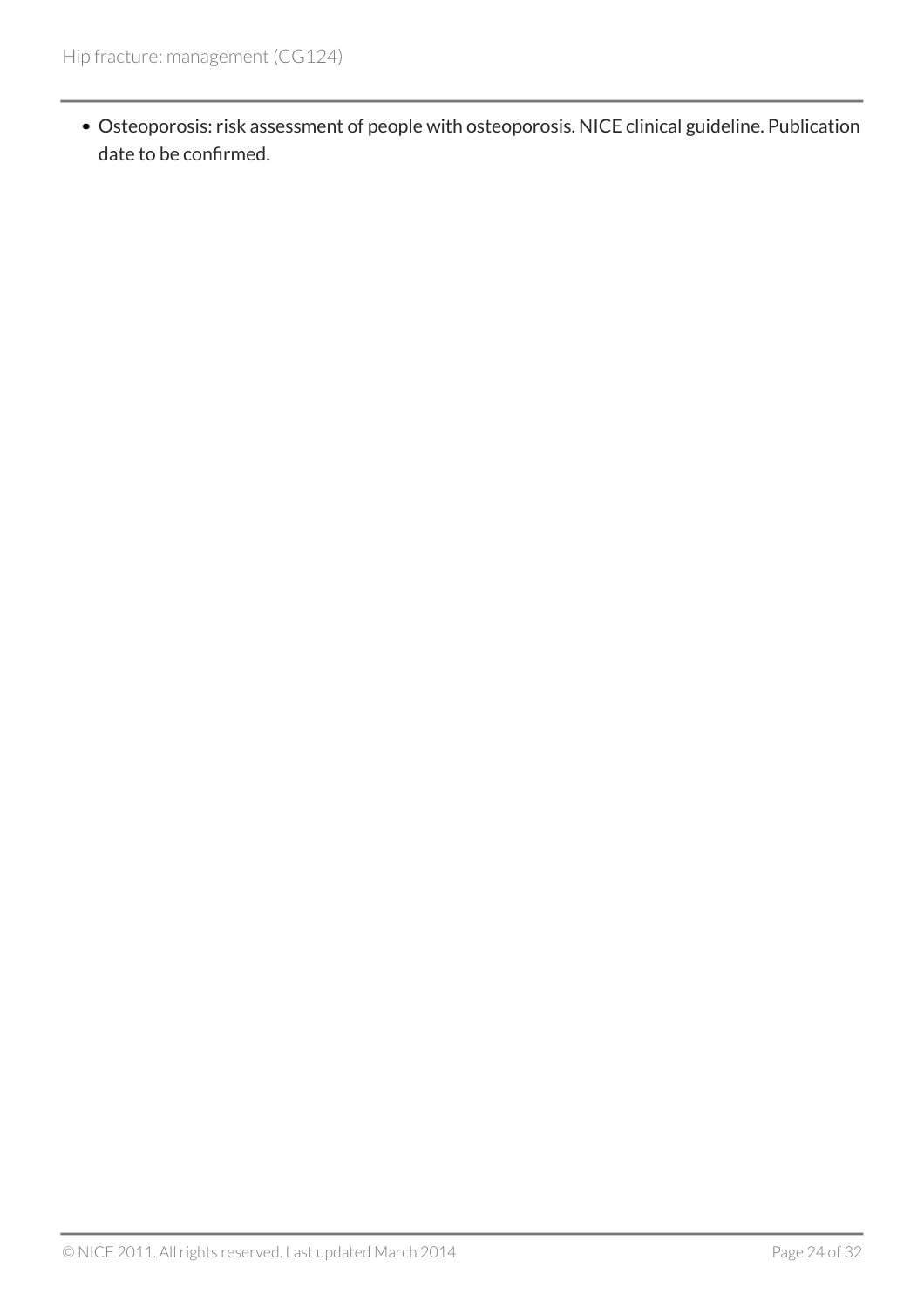# <span id="page-24-0"></span>7 Updating the guideline

NICE clinical guidelines are updated so that recommendations take into account important new information. New evidence is checked 3 years after publication, and healthcare professionals and patients are asked for their views; we use this information to decide whether all or part of a guideline needs updating. If important new evidence is published at other times, we may decide to do a more rapid update of some recommendations. Please see our website for information about updating the guideline.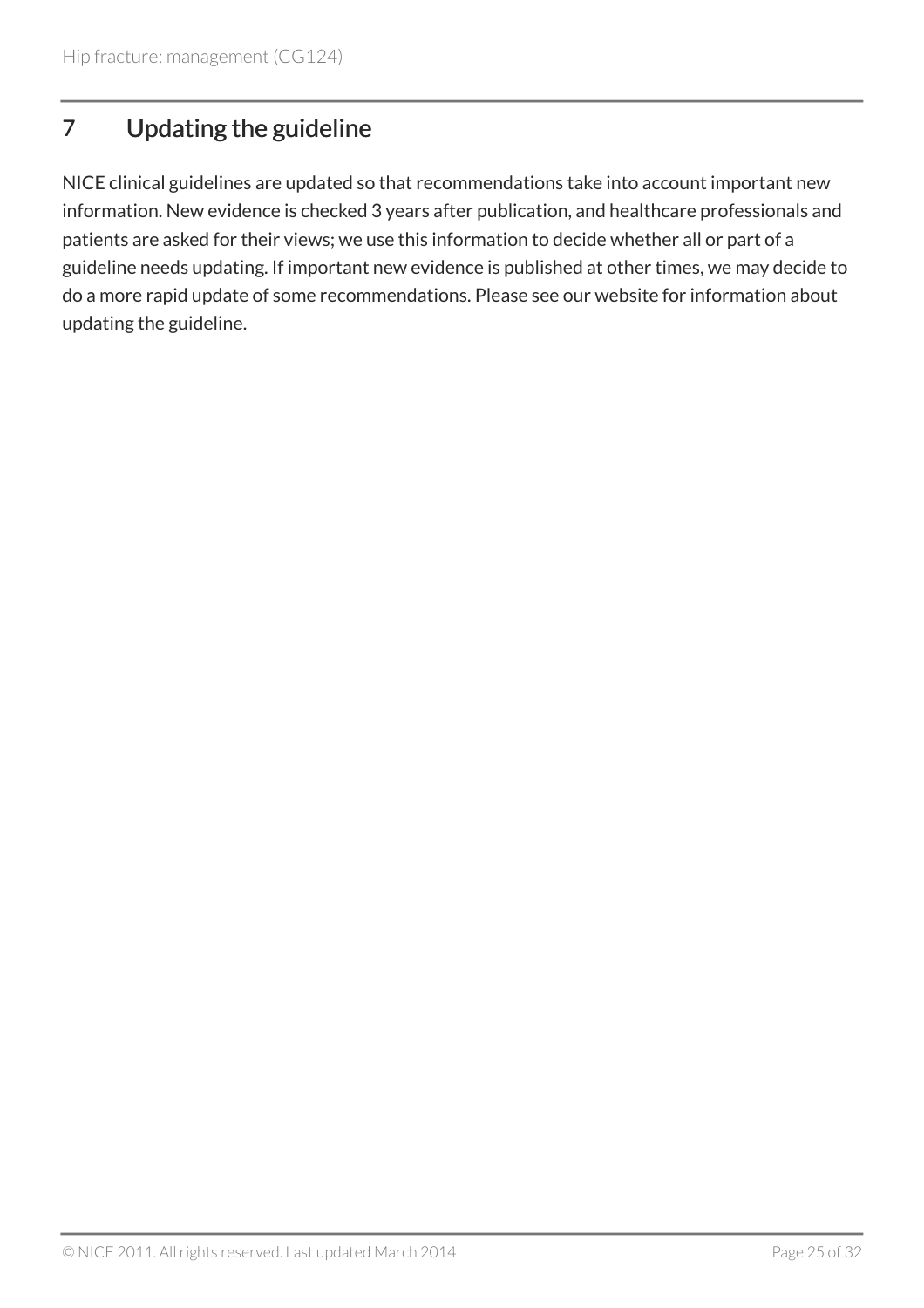# <span id="page-25-0"></span>Appendix A: The Guideline Development Group, the National Clinical Guideline Centre and the NICE project team

<span id="page-25-1"></span>*The Guideline Development Group*

Cameron Swift (Chair) Emeritus Professor of Health Care of the Elderly, Kings College London School of Medicine, London.

Tim Chesser Consultant Trauma and Orthopaedic Surgeon, North Bristol NHS Trust, Frenchay and Southmead Hospitals, Bristol.

Anthony Field Patient member.

Richard Griffiths Consultant Anaesthetist, Peterborough Hospitals NHS Trust, Peterborough.

Robert Handley Consultant Trauma and Orthopaedic Surgeon, John Radcliffe Hospital, Oxford.

Karen Hertz Advanced Nurse Practitioner Locomotor Directorate, University Hospital of North Staffordshire.

Sally Hope General Practitioner, Woodstock, Oxfordshire.

Antony Johansen Consultant Orthogeriatrician, Cardiff and Vale NHS Trust, Cardiff.

Sarah (Sallie) Lamb Professor of Rehabilitation, Director of Warwick Clinical Trials Unit, Professor of Trauma Rehabilitation, University of Warwick, Warwick.

Opinder Sahota Consultant Physician, University Hospital, Nottingham.

Tessa Somerville Patient member.

Heather Towndrow Clinical Manager, Day Rehabilitation and Falls Prevention, Bassetlaw Primary Care Trust, Nottinghamshire.

Martin Wiese Consultant in Emergency Medicine, University Hospitals of Leicester NHS Trust, Leicester.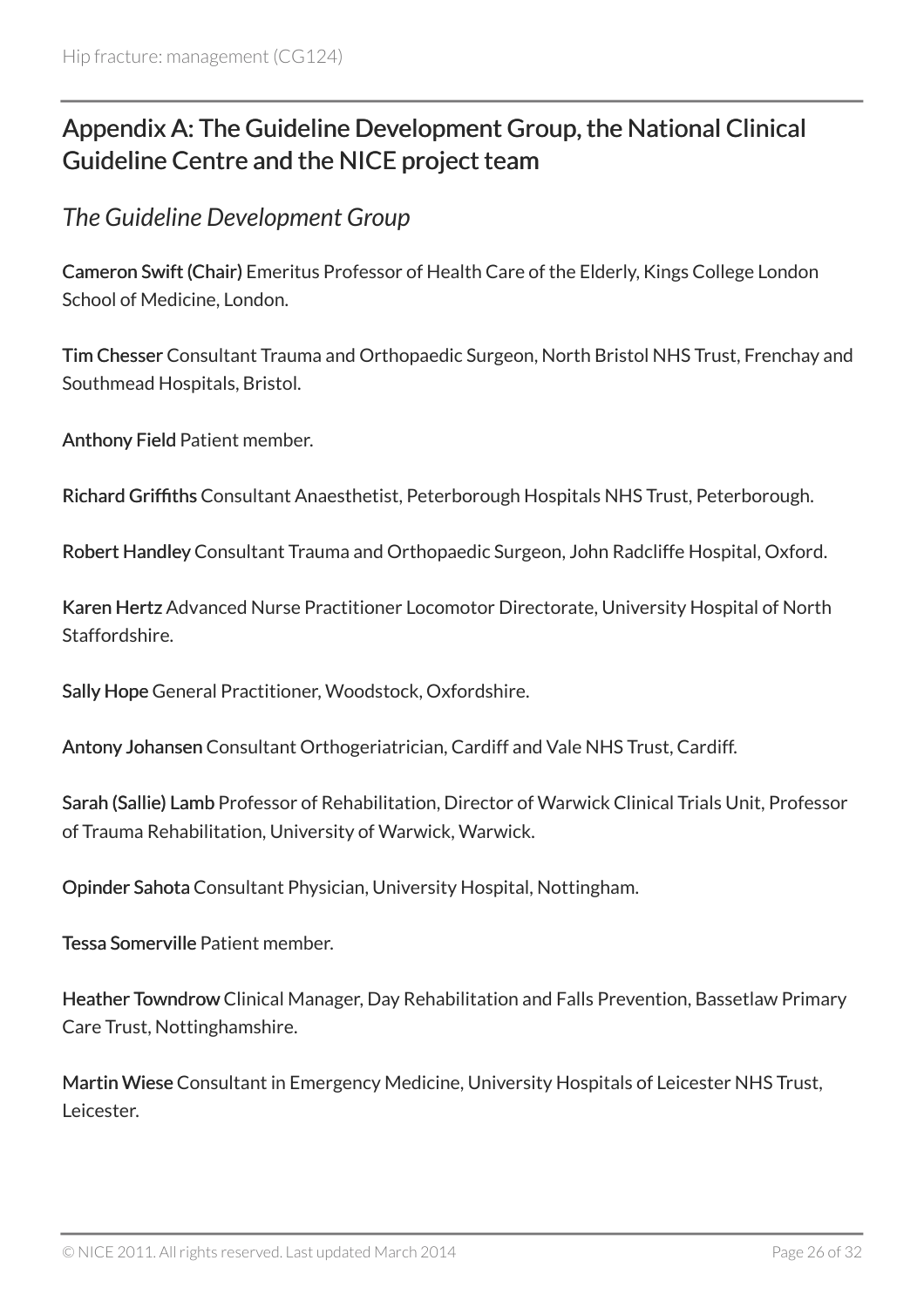### <span id="page-26-0"></span>*National Clinical Guideline Centre*

Saoussen Ftouh Senior Research Fellow / Project Manager

Joanna Ashe Information Scientist

Elisabetta Fenu Senior Health Economist

Jennifer Hill Operations Director

Antonia Morga Health Economist

Sarah Riley Research Fellow

Carlos Sharpin Senior Information Scientist / Research Fellow

#### <span id="page-26-1"></span>*NICE project team*

Phil Alderson Associate Director

Claire Turner Guideline Commissioning Manager

Anthony Gildea Guideline Coordinator

Judith Thornton Technical Lead

Linda Landells (to January 2011), Sarah Palombella (from February 2011) Senior Medical Editor

Alan Pedder Medical Editor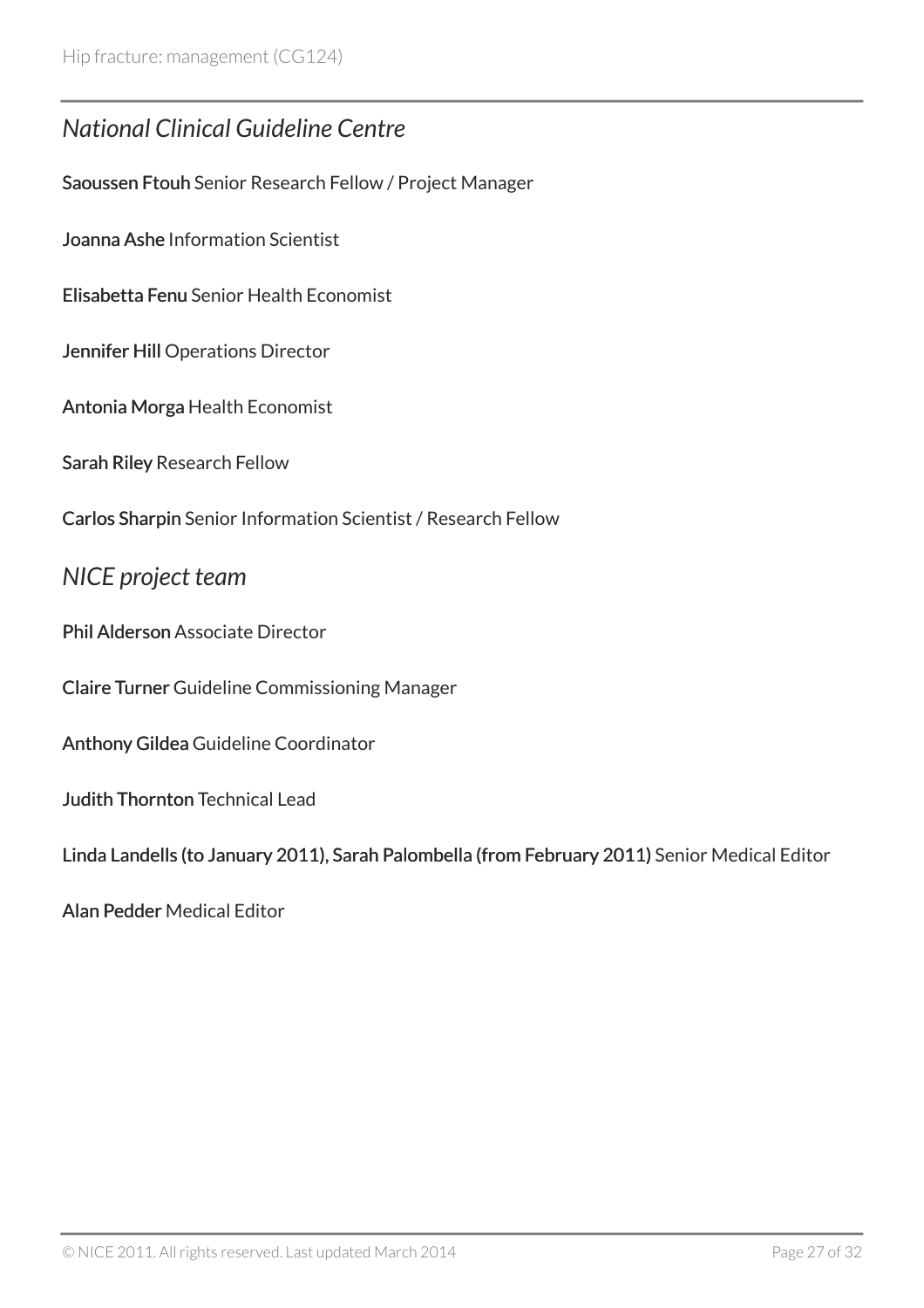### <span id="page-27-0"></span>Appendix B: The Guideline Review Panel

The Guideline Review Panel is an independent panel that oversees the development of the guideline and takes responsibility for monitoring adherence to NICE guideline development processes. In particular, the panel ensures that stakeholder comments have been adequately considered and responded to. The panel includes members from the following perspectives: primary care, secondary care, lay, public health and industry.

Graham Archard GP, Dorset

Catherine Arkley Lay Member

Mike Drummond (Chair) Director, Centre for Health Economics, University of York

David Gillen Medical Director, Wyeth Pharmaceutical

Ruth Stephenson Consultant Anaesthetist, Department of Anaesthetics, Aberdeen Royal Infirmary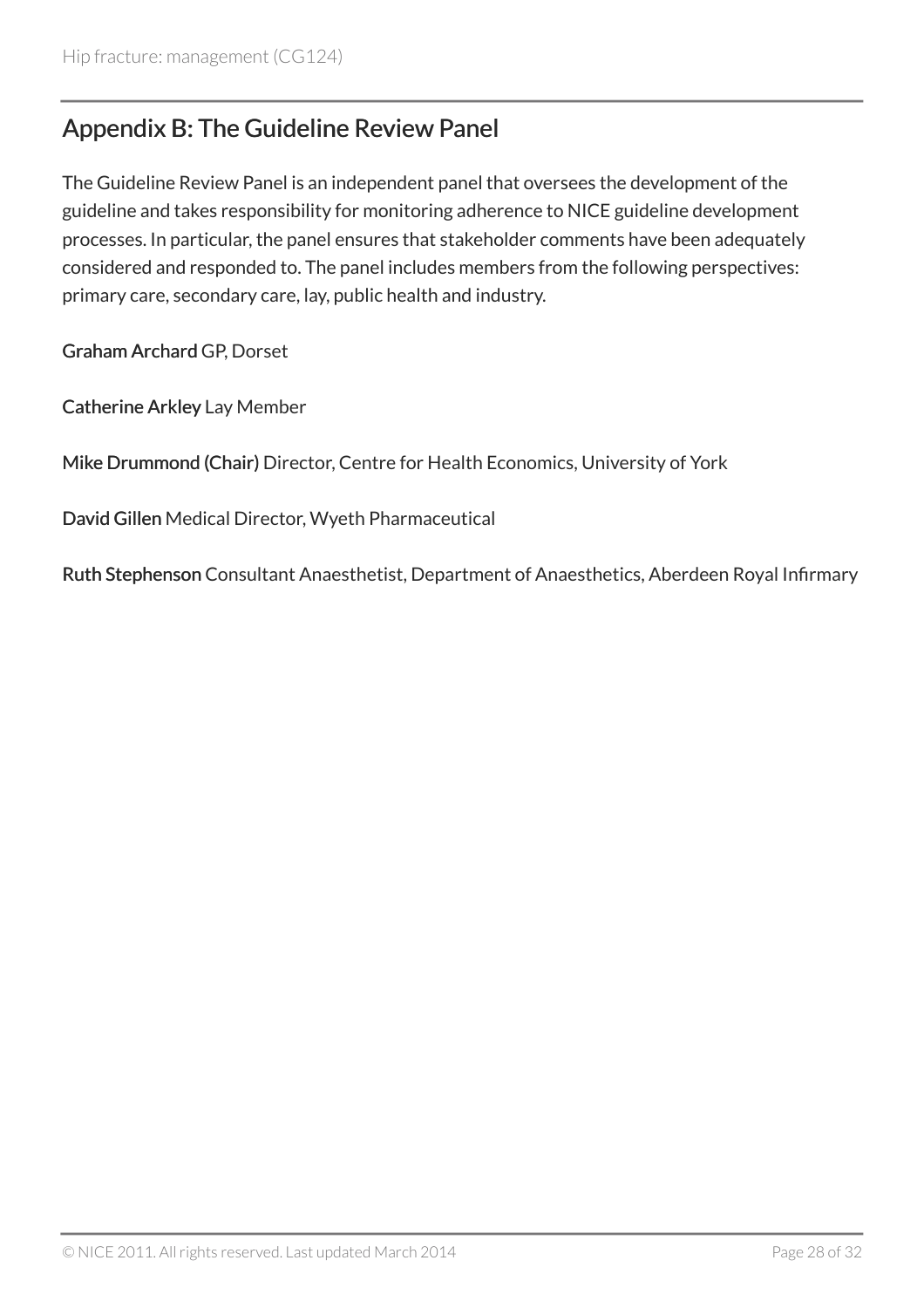# <span id="page-28-0"></span>Appendix C: The algorithm

A care pathway can be found in the [NICE pathway on hip fracture](http://pathways.nice.org.uk/pathways/hip-fracture).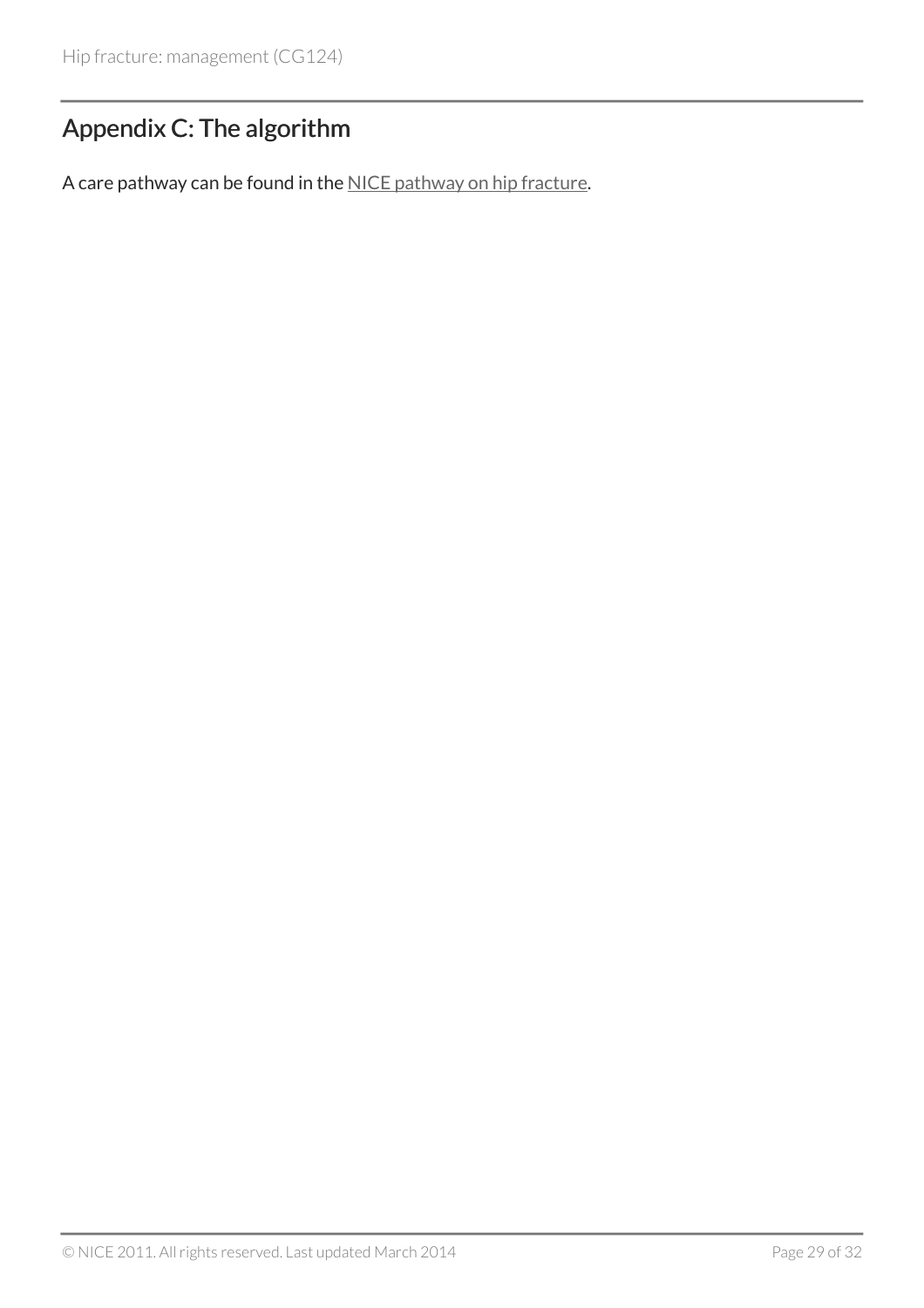# <span id="page-29-0"></span>Changes after publication

#### March 2014:

The introduction to the full guideline and the wording of recommendation 1.1.1 have been amended to clarify how an occult fracture is identified and when an MRI scan should be done.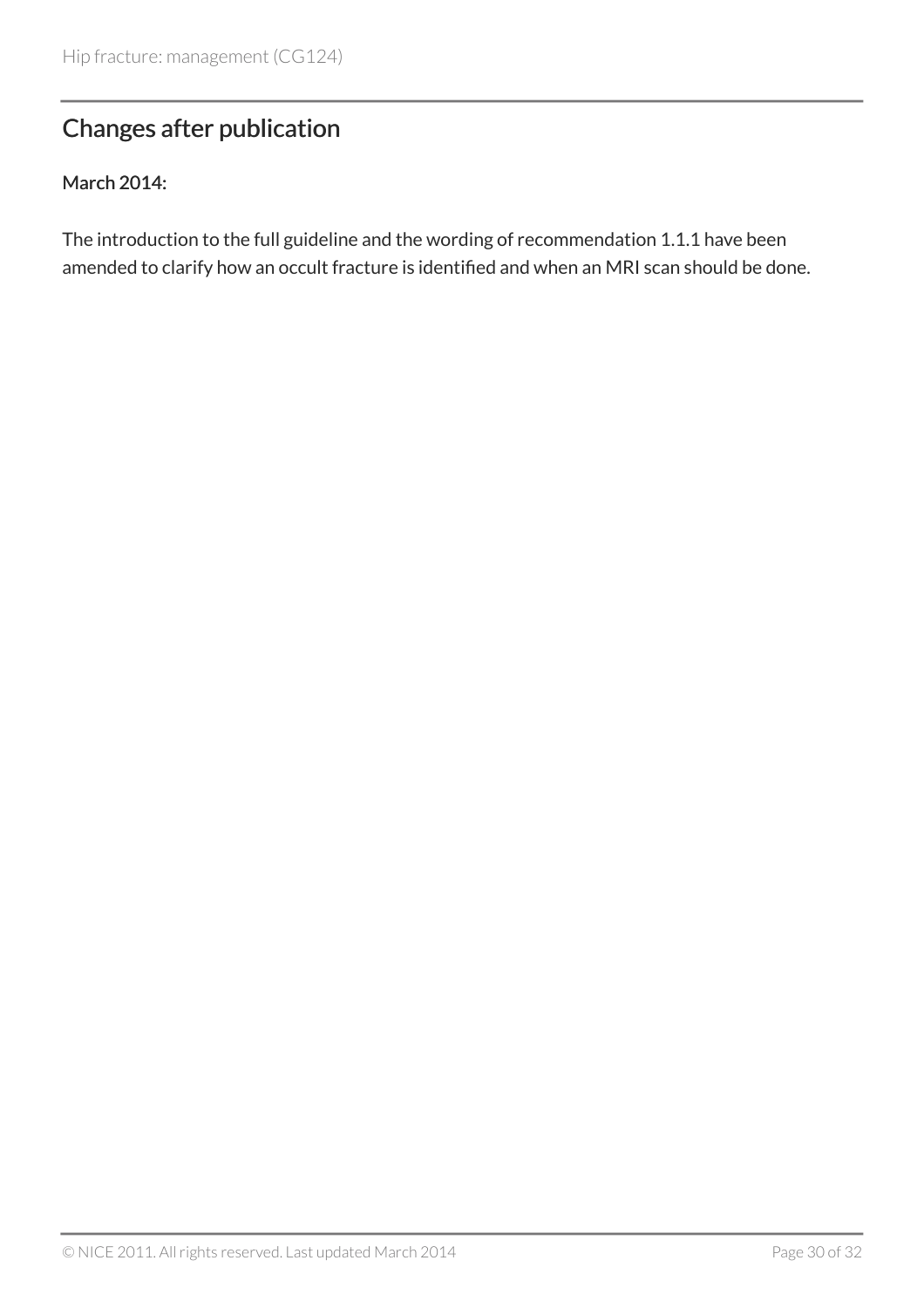# <span id="page-30-0"></span>About this guideline

NICE clinical guidelines are recommendations about the treatment and care of people with specific diseases and conditions in the NHS in England and Wales.

The guideline was developed by the National Clinical Guideline Centre for Acute and Chronic Conditions. The Centre worked with a group of healthcare professionals (including consultants, GPs and nurses), patients and carers, and technical staff, who reviewed the evidence and drafted the recommendations. The recommendations were finalised after public consultation.

The methods and processes for developing NICE clinical guidelines are described in [The guidelines](http://www.nice.org.uk/about/what-we-do/our-programmes/nice-guidance/nice-guidelines/nice-clinical-guidelines) [manual](http://www.nice.org.uk/about/what-we-do/our-programmes/nice-guidance/nice-guidelines/nice-clinical-guidelines).

We have produced [information for the public](http://www.nice.org.uk/guidance/cg124/informationforpublic) explaining this guideline. Tools to help you put the guideline into practice and information about the evidence it is based on are also [available](http://www.nice.org.uk/guidance/cg124).

#### Changes after publication

January 2012: minor maintenance

March 2013: minor maintenance

October 2013: minor maintenance

#### Your responsibility

This guidance represents the view of NICE, which was arrived at after careful consideration of the evidence available. Healthcare professionals are expected to take it fully into account when exercising their clinical judgement. However, the guidance does not override the individual responsibility of healthcare professionals to make decisions appropriate to the circumstances of the individual patient, in consultation with the patient and/or guardian or carer, and informed by the summary of product characteristics of any drugs they are considering.

Implementation of this guidance is the responsibility of local commissioners and/or providers. Commissioners and providers are reminded that it is their responsibility to implement the guidance, in their local context, in light of their duties to avoid unlawful discrimination and to have regard to promoting equality of opportunity. Nothing in this guidance should be interpreted in a way that would be inconsistent with compliance with those duties.